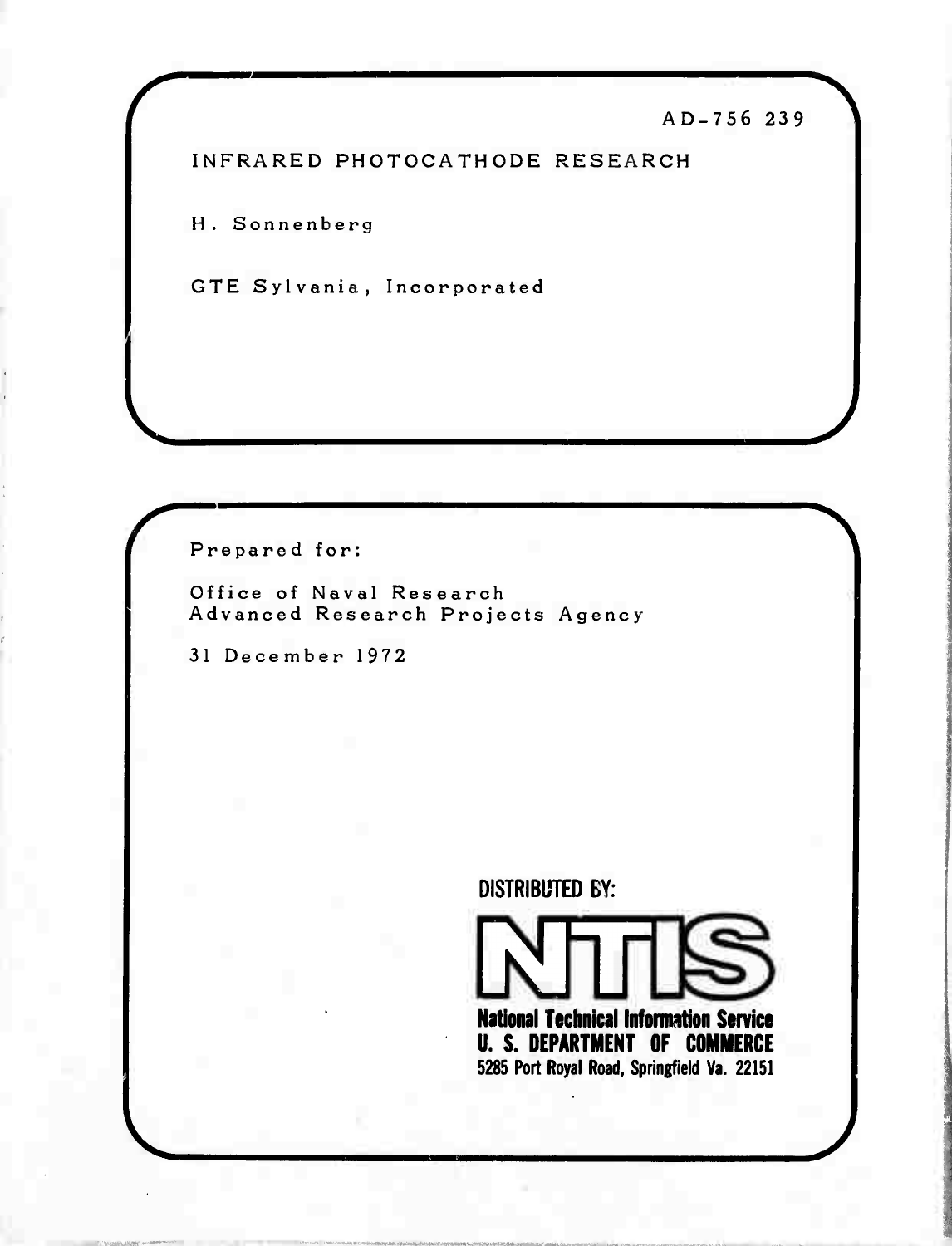# **INFRARED PHOTOCATHODE RESEARCH**

**H. SONNENBERG** 

**GTE SYLVANIA INC. ELECTRO-OPTICS ORGANIZATION** MOUNTAIN VIEW, CALIFORNIA 94040

# **FINAL REPORT**



**DECEMBER 1972** 

**Reproduced by NATIONAL TECHNICAL INFORMATION SERVICE** U.S. Department of Commerce<br>Springfield VA 22151

PREPARED UNDER CONTRACT N00014-70-C-0079

Details of lilustrations in this document may be better studied on microfiche

### **SPONSORED BY**

# **ADVANCED RESEARCH PROJECTS AGENCY ARPA ORDER NO. 1806**

the community of the community www.communication.com for public release and sale; its distribution is unlimited.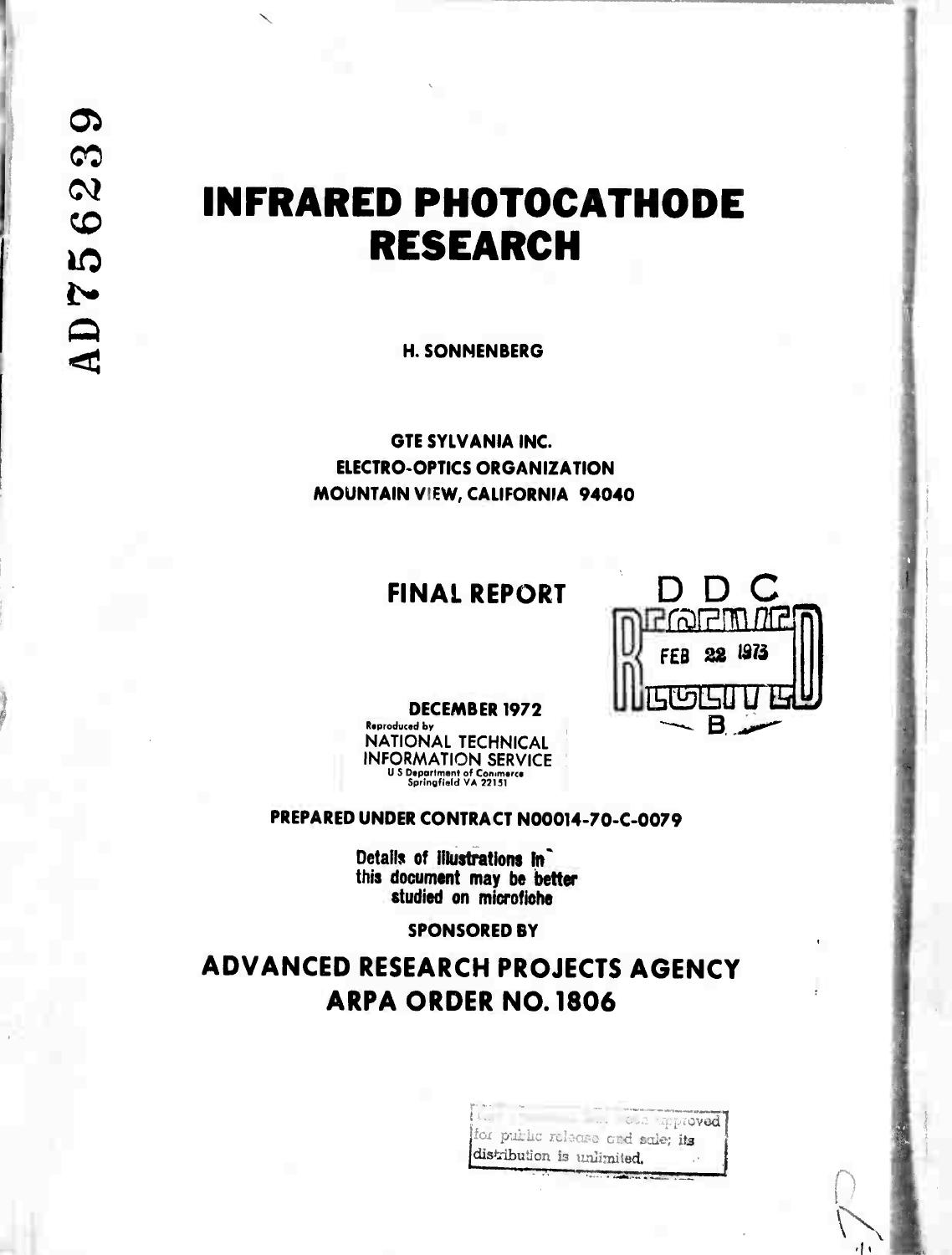| UNCLASSIFIED                                                                 |                                                                                                                                                                                 |
|------------------------------------------------------------------------------|---------------------------------------------------------------------------------------------------------------------------------------------------------------------------------|
| <b>Security Classification</b>                                               |                                                                                                                                                                                 |
|                                                                              | DOCUMENT CONTROL DATA - R & D                                                                                                                                                   |
| ORIGINATING ACTIVITY (Corporate author)                                      | (Security classification of title, body of abstract and indexing annotation must be entered when the overall report to classified)<br><b>14. REPORT SECURITY CLASSIFICATION</b> |
| GTE Sylvania Incorporated                                                    | Unclassified                                                                                                                                                                    |
| Mountain View, California 94040                                              | <b>26. GROUP</b>                                                                                                                                                                |
|                                                                              |                                                                                                                                                                                 |
| <b>3. REPORT TITLE</b>                                                       |                                                                                                                                                                                 |
| <b>Infrared Photocathode Research</b>                                        |                                                                                                                                                                                 |
|                                                                              |                                                                                                                                                                                 |
| 4. DESCRIPTIVE NOTES (Type of report and inclusive dairs)                    |                                                                                                                                                                                 |
| <b>Final Report</b>                                                          |                                                                                                                                                                                 |
| s. AUTHOR(S) (First name, middle initial, fast name)                         |                                                                                                                                                                                 |
|                                                                              |                                                                                                                                                                                 |
| Sonnenberg, H.                                                               |                                                                                                                                                                                 |
| <b>6 REPORT DATE</b>                                                         | <b>76. NO. OF REFS</b><br>78. TOTAL NO. OF PARES                                                                                                                                |
| Dec. 1972                                                                    | 36                                                                                                                                                                              |
| <b>B. CONTRACT OR SRANT NO.</b>                                              | 94. ORIGINATOR'S REPORT NUMBER(S)                                                                                                                                               |
| N00014-70-C-0079                                                             |                                                                                                                                                                                 |
| <b>PROJECT NO.</b>                                                           |                                                                                                                                                                                 |
|                                                                              |                                                                                                                                                                                 |
|                                                                              | OTHER REPORT NU(S) (Any other numbers that may be seeigned<br>this report)                                                                                                      |
|                                                                              |                                                                                                                                                                                 |
| 10 DISTRIBUTION STATEMENT                                                    |                                                                                                                                                                                 |
|                                                                              |                                                                                                                                                                                 |
|                                                                              |                                                                                                                                                                                 |
|                                                                              |                                                                                                                                                                                 |
|                                                                              |                                                                                                                                                                                 |
|                                                                              |                                                                                                                                                                                 |
| SUPPL EMENTARY NOTES                                                         | 12. SPONSORING MILITARY ACTIVITY                                                                                                                                                |
| Detalls of illustrations in                                                  | Sponsored by the Advanced Research                                                                                                                                              |
| this document may be better                                                  | Projects Agency, and Monitored by the<br>Office of Naval Research                                                                                                               |
| studied on microfiche                                                        |                                                                                                                                                                                 |
| 13 ABSTRACT                                                                  | This report summarizes the results of three years of research on infrared                                                                                                       |
| photocathodes. Among the highlights covered by the report are the following: |                                                                                                                                                                                 |
|                                                                              |                                                                                                                                                                                 |
| $(1)$ Discovery of the most efficient 1.06 micron photocathode,              |                                                                                                                                                                                 |
| (2) Development of optimum photocathode processing procedures.               |                                                                                                                                                                                 |
|                                                                              | $(3)$ Quantum yield at 1.3 microns approaching that of the S-1 photosurface at                                                                                                  |
| 1.06 microns.                                                                |                                                                                                                                                                                 |
|                                                                              | (4) Empirical relations between the optimum thickness of $Cs2O$ low-work-function                                                                                               |
| surface and the wavelength. -                                                |                                                                                                                                                                                 |
|                                                                              |                                                                                                                                                                                 |
|                                                                              | (5) Empirical relations between the yield and thickness and between the escape                                                                                                  |
| probability and thickness of $Cs2O$ -activated photosurfaces,                |                                                                                                                                                                                 |
|                                                                              | (6) Heterocathode concept, a new approach to potentially-efficient infrared                                                                                                     |
| photoemission.                                                               |                                                                                                                                                                                 |
|                                                                              | (7) Low-temperature growth of GaAs on Ge by the Gallium-diethyl-chloride                                                                                                        |
| technique.                                                                   |                                                                                                                                                                                 |
|                                                                              |                                                                                                                                                                                 |
| REPLACES DD FORM 1473, I JAN 84, WHICH IS                                    |                                                                                                                                                                                 |
| <b>DD</b> , FORM <sub>85</sub> 1473                                          | UNCLASSIFIED                                                                                                                                                                    |

 ${\mathcal{I}}$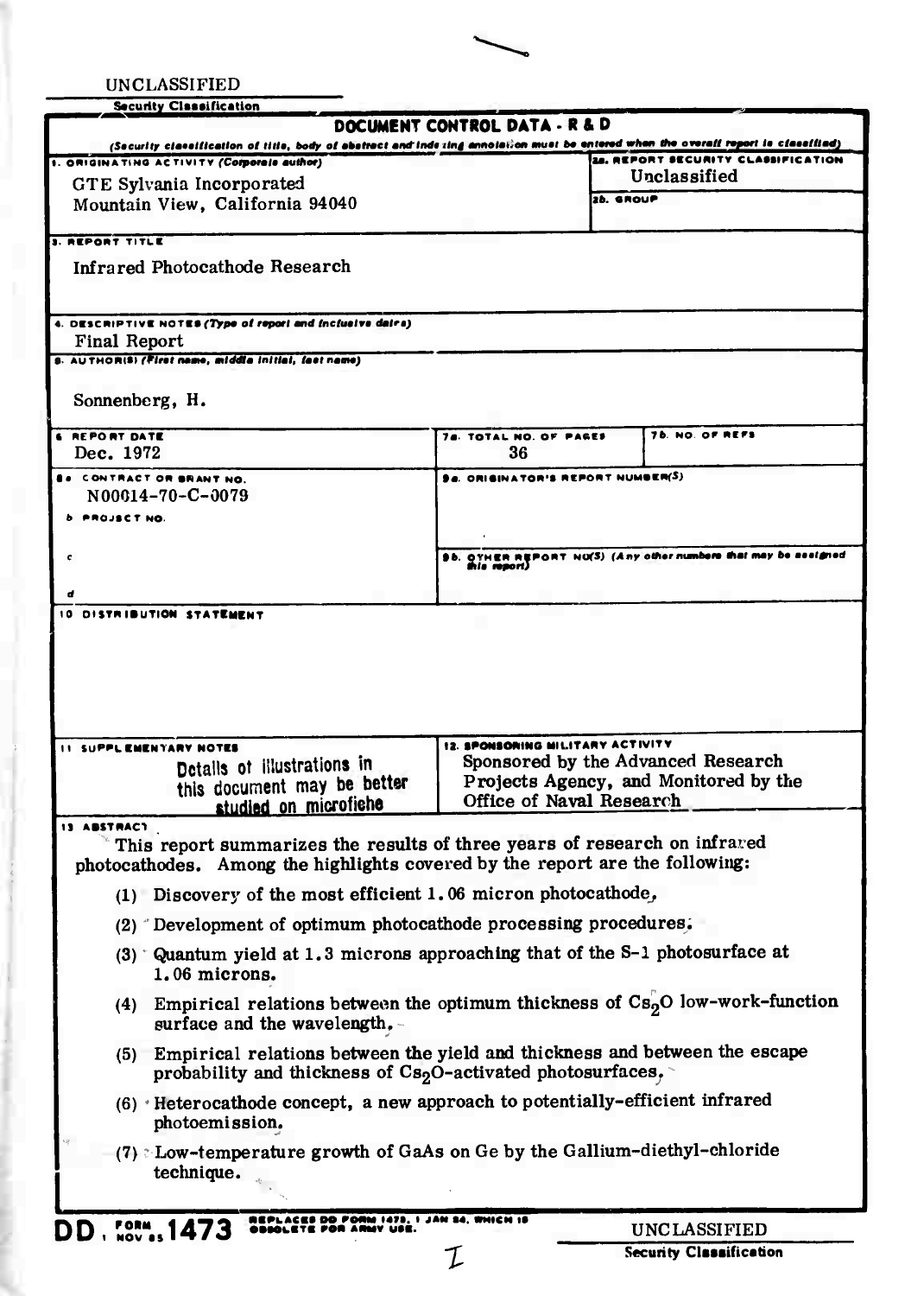**IINCLASSIFIED** 

 $\sim$ 

|     |     | <b>Security Cleanification</b>      |      |               |                         | LINK 9         | LINK C |    |
|-----|-----|-------------------------------------|------|---------------|-------------------------|----------------|--------|----|
| 14. |     | <b>KEY WORDS</b>                    | ROLE | LINK A<br>WT. |                         | $\overline{r}$ | ROLE   | WT |
|     |     |                                     |      |               | ROLE                    |                |        |    |
|     | (1) | <b>Infrared Photocathodes</b>       |      |               |                         |                |        |    |
|     | (2) | Low Temperature GaAs growth         |      |               |                         |                |        |    |
|     | (3) | Negative-electron-affinity cathodes |      |               |                         |                |        |    |
|     | (4) | Heterocathode                       |      |               |                         |                |        |    |
|     | (5) | Heterojunctions                     |      |               |                         |                |        |    |
|     |     |                                     |      |               |                         |                |        |    |
|     |     |                                     |      |               |                         |                |        |    |
|     |     |                                     |      |               |                         |                |        |    |
|     |     |                                     |      |               |                         |                |        |    |
|     |     |                                     |      |               |                         |                |        |    |
|     |     | t.                                  |      |               |                         |                |        |    |
|     |     |                                     |      |               |                         |                |        |    |
|     |     |                                     |      |               |                         |                |        |    |
|     |     |                                     |      |               |                         |                |        |    |
|     |     |                                     |      |               |                         |                |        |    |
|     |     |                                     |      |               |                         |                |        |    |
|     |     |                                     |      |               |                         |                |        |    |
|     |     |                                     |      |               |                         |                |        |    |
|     |     |                                     |      |               |                         |                |        |    |
|     |     |                                     |      |               |                         |                |        |    |
|     |     |                                     |      |               |                         |                |        |    |
|     |     |                                     |      |               |                         |                |        |    |
|     |     |                                     |      |               |                         |                |        |    |
|     |     |                                     |      |               |                         |                |        |    |
|     |     |                                     |      |               |                         |                |        |    |
|     |     |                                     |      |               |                         |                |        |    |
|     |     |                                     |      |               |                         |                |        |    |
|     |     |                                     |      |               |                         |                |        |    |
|     |     |                                     |      |               |                         |                |        |    |
|     |     |                                     |      |               |                         |                |        |    |
|     |     |                                     |      |               |                         |                |        |    |
|     |     |                                     |      |               |                         |                |        |    |
|     |     |                                     |      |               |                         |                |        |    |
|     |     |                                     |      |               |                         |                |        |    |
|     |     |                                     |      |               |                         |                |        |    |
|     |     |                                     |      |               |                         |                |        |    |
|     |     |                                     |      |               | <b>UNCLASSIFIED</b>     |                |        |    |
|     |     |                                     |      |               | Security Classification |                |        |    |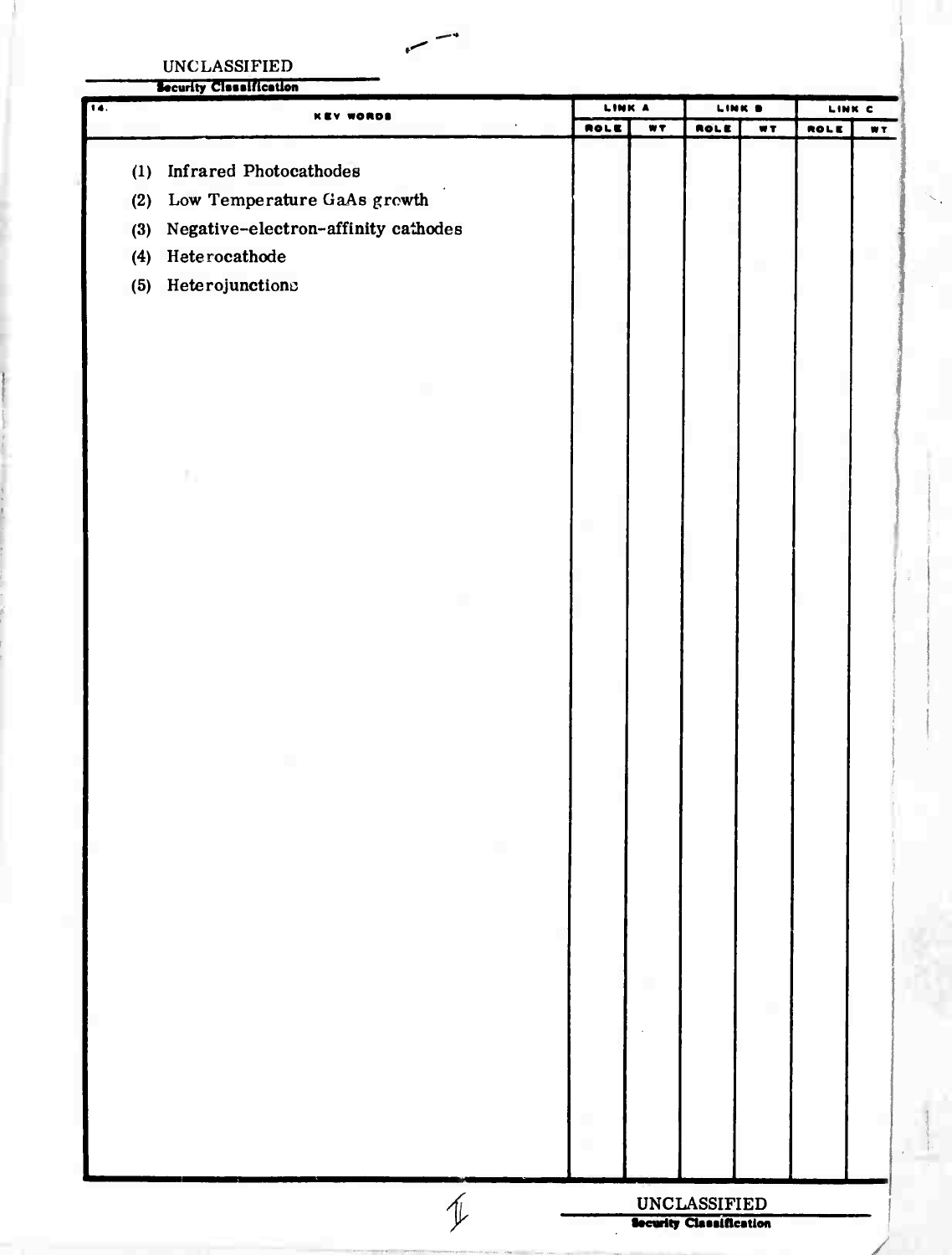# INFRARED PHOTOCATHODE RESEARCH FINAL REPORT

31 December 1972

| <b>ARPA Order Number:</b> | 306/1806                              |
|---------------------------|---------------------------------------|
| Program Code Number:      | 00014                                 |
| Contractor:               | GTE Sylvania, Inc.                    |
| <b>Effective Date:</b>    | 1 November 1969                       |
| Date of Expiration:       | 31 December 1972                      |
| Contract Amount:          | \$229,183                             |
| Contract:                 | N00014-70-C-0079                      |
| <b>Project Scientist:</b> | Dr. H. Sonnenberg                     |
| Telephone:                | $(415)$ 966-3472                      |
| Scientific Officer:       | Dr. Robert E. Behringer               |
| Title:                    | <b>Infrared Photocathode Research</b> |

Sponsored by Advanced Research Projects Agency ARPA Order No. 1806

The views and conclusions contained in this document are those of the author and should not be interpreted as necessarily representing the official policies, either expressed or implied, of the Advanced Research Projects Agency or the U. S. Government.

Prepared by

*//"4\*L>* **«.^-r. \_** H. Sonnenberg

Electro-Optics Research and Development Department

Approved by

 $2.99.0$ ste

L. M. Osterink, Manager Electro-Optics Research and Development Department

*i/*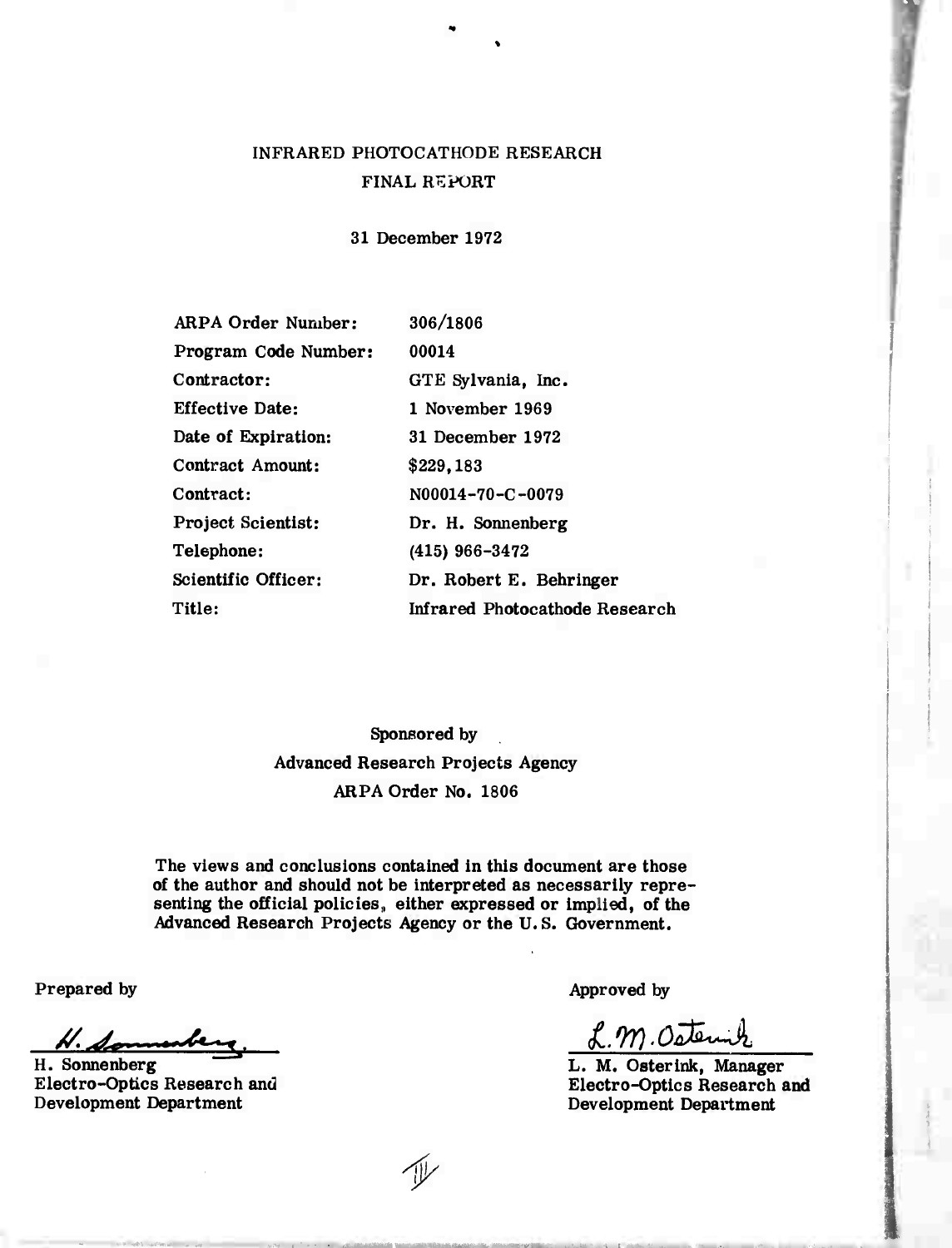# Final Report

# Infrared Photocathode Research

# Contract N00014-70-C-0079

# TABLE OF CONTENTS

| Section | Title                                                                            | Page          |
|---------|----------------------------------------------------------------------------------|---------------|
| 1,0     |                                                                                  | 1             |
| 2.0     | InAsP-Cs <sub>2</sub> O, A High Efficiency Infrared Photocathode                 | 3             |
|         |                                                                                  | 5             |
| 2.1     | Low-Work-Function-Surface Investigation                                          | 6             |
|         |                                                                                  | 8             |
| 2.2     | Long-Wavelength Photoemission from $InAs_{1-x}P_x \dots \dots \dots$             | 9             |
|         |                                                                                  | 12            |
| 2.3     | Wavelength Dependence of Optimum Thickness of<br>Cs-O Low-Work-Function Surfaces | 13            |
|         |                                                                                  | 15            |
| 2,4     | Effect of Thick Cs-O Layers on Photoemission from                                | 17            |
|         |                                                                                  | 20            |
| 3.0     | Concept of the Heterocathode                                                     | 21            |
| 3.1     | Materials Growth                                                                 | $\frac{1}{4}$ |
| 3.2     | Heterojunction Devices                                                           | 32            |
|         |                                                                                  | 36            |

*f*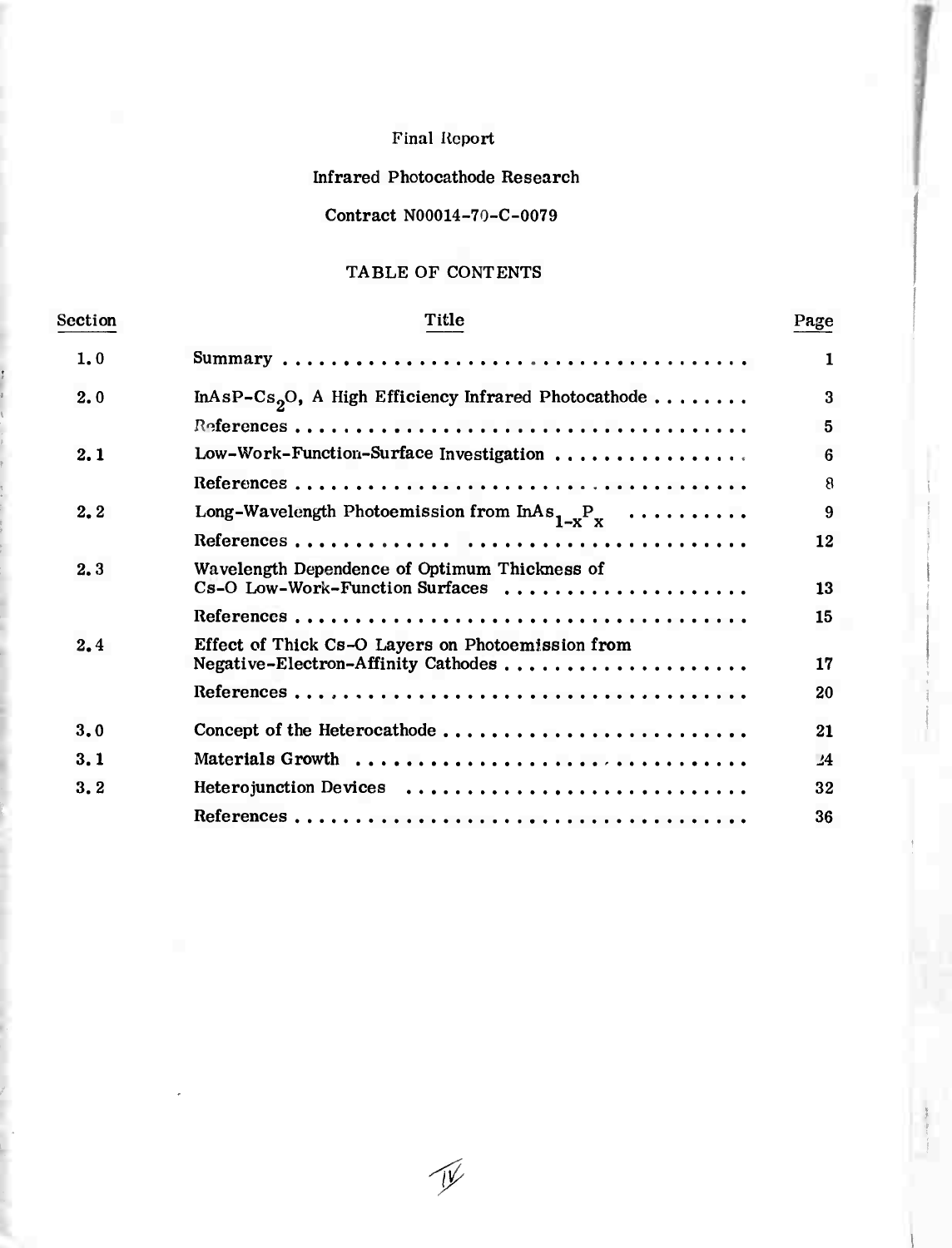#### Section 1.0

### INFRARED PHOTOCATHODE RESEARCH

#### 1. SUMMARY

The technical objective of this research was the development of efficient photocathodes for the infrared spectrum, with special emphasis on the 1.5 micron region. The concept of the heterojunction photocathode proposed by us earlier, represented a new approach to the development of an infrared cathode.

This approach, exploited on this contract, led us to the discovery of the most efficient (at that time) 1.06 micron photocathode. Further details of this work are given in Section 2.0 of this report.

Crudely speaking, the response of a negative-electron-affinity-type cathode is either bnndgap limited in which case the drop in photoresponse near threshold is directly attributable to the decrease in optical absorption near the bandedge, or it is work-function limited in which case the drop in photoresponse near threshold is due to the infiuence of a positive potential-barrier near the surface. To attempt to achieve efficient photoemission further into the infrared, smaller-bandgap materials in combination with various low-work-function surfaces were investigated. This work is summarized in Section 2.1.

By far the best results were obtained with Cs-O low-work-functiou surfaces on InAsP. This work is reported in greater detail in Sections 2.2, 2.3, and 2.4. In Section 2.2, the change in quantum yield with decreasing bandgap is given. The wavelength-dependence of the optimum thickness is given in Section 2.3, and the effect of thick Cs-O layers on photoemission is given in Section 2.4. <sup>A</sup> simple empirical relationship for the wavelength dependence of the optimum Cs-O thickness is given. Empirical relationships between the yield and thickness and between the escape probability and thickness are also reported.

We have observed photoemission in  $InAs_{0,4}P_{0,6}$  to  $1.45$  microns, however the useful response of this cathode extends only to about 1.33 microns. At 1.3 microns we have observed approximately 0.02% quantum efficiency. Note that the response of an S-l photosurface at 1.06 microns is about 0.05%. Thus the efficiency of the  $InAs_{0.4}P_{0.6}$  cathode at 1.3 microns is approaching that of the S-l at 1.06 microns. We should also emphasize that the response of our  $InAs^{0}_{0.4}P_{0.6}$  is superior to that of the S-1 surface at all wavelengths,

 $\mathbf{1}$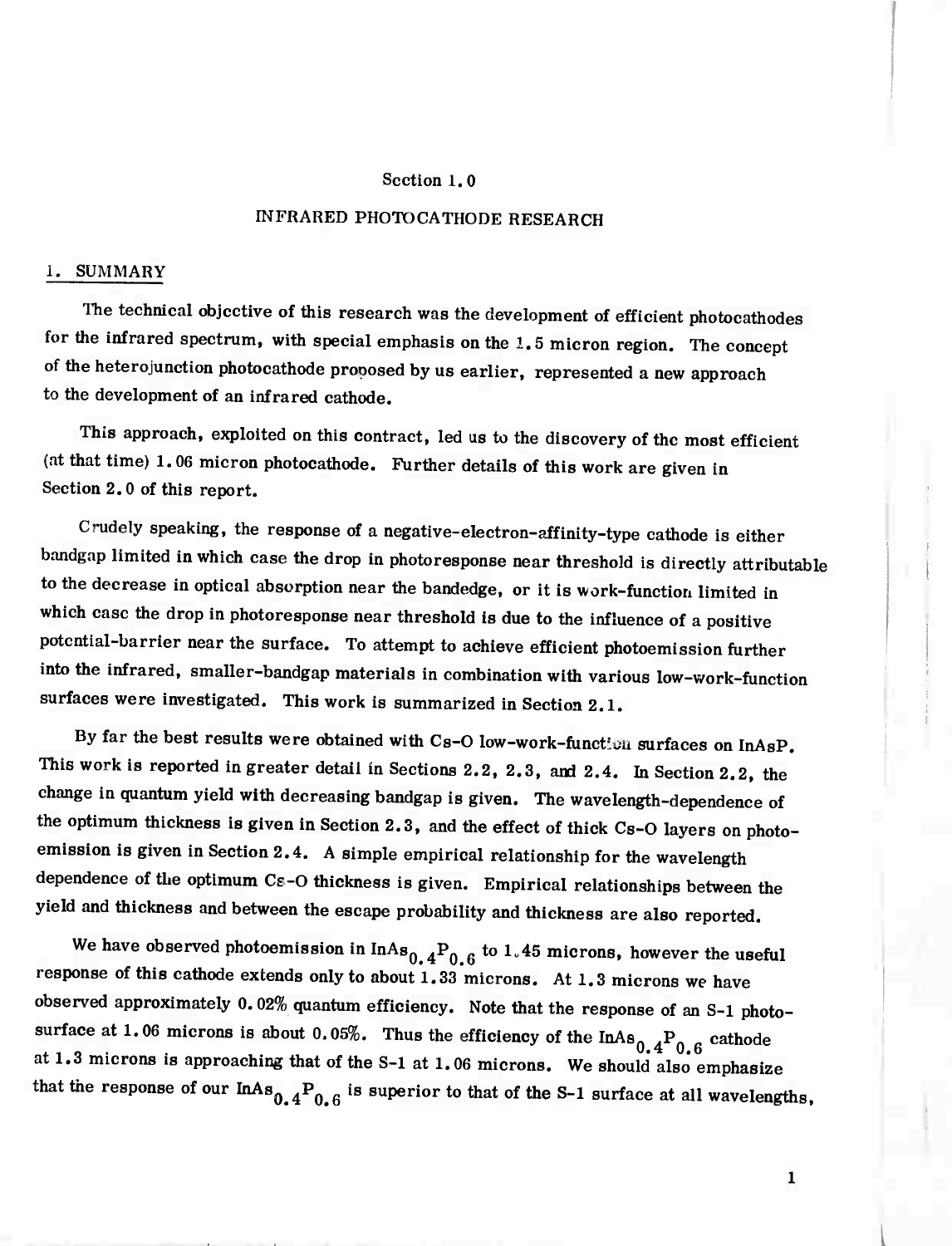#### 1. (Continued)

particularly in the visible spectrum and again beyond 1.1 microns. However, it is not likely that greater than 0.01% quantum yield can be achieved in InAsP at 1.5 microns by the conventional negative-electron-affinity approach utilizing Cs-O low-work-function surfaces. Consequently, this approach was abandoned and a completely new concept for an infrared photocathode was proposed.

In the new approach, the optical absorption occurs in a small-bandgap semiconductor in intimate contact with a large-bandgap semiconductor known to have a high electron-escapeprobability when treated with Cs or Cs and  $O_2$ . We have investigated a Ge:GaAs heterojunction. By applying an appropriate bias, photoelectrons excited in the Ge (at 1.5 microns for example) *can* be injected into the GaAs where they diffuse to the surface and escape into vacuum if a negative-electron-affinity surface is formed. This work, which involves growing thin p-type GaAs layers on Ge substrates is described in greater detail in Section 3. The concept of the heterocathode is discussed in Section 3.0. The growth of GaAs on Ge is discussed in Section 3.1. Noteworthy is the fact that flawless growth could be obtained at  $575^{\circ}$ C on (111) as well as (100) Ge substrates. The device aspects are discussed in Section 3.2. Good rectification properties of these devices were obtained, but there was insufficient time to make extensive photoemission measurements. In photoomission measurements at zero bias, the GaAs response was obtained, as would be expected. However, it was not possible to make photoemission measurements at non-zero bias since the noise introduced by the bias completely overpowered the signal.

Future work should include an investigation of the noise problem (which may be due to contacts), the heterojunction properties of these devices should be studied further, and extensive internal and external photoemission measurements should be made. It is the author's opinion that photoemission out to 1.5 microns should be achievable by this approach.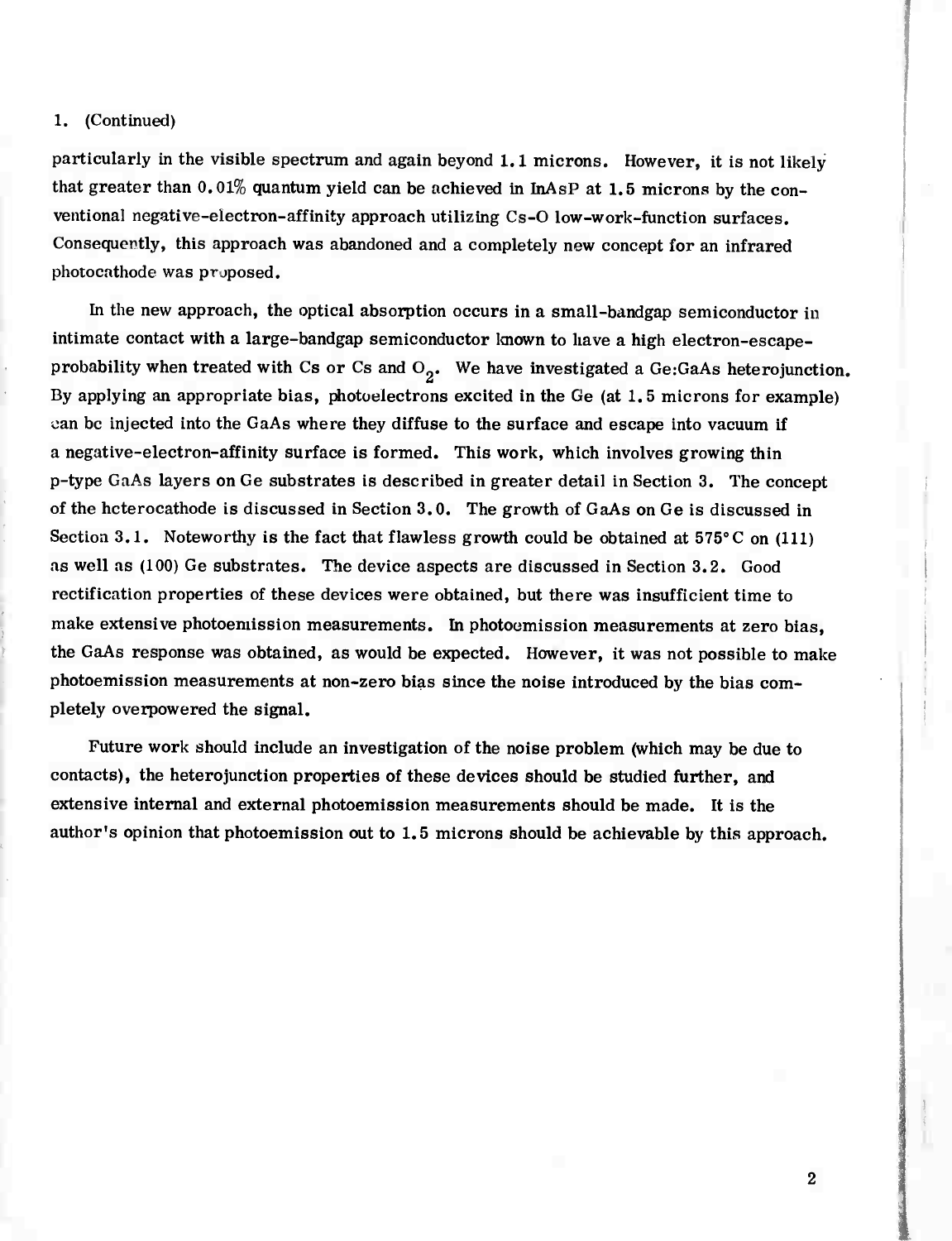# Section 2. 0

 ${\tt InAsP{\text{-}}Cs}_2{\rm O},$  A HIGH-EFFICIENCY INFRARED PHOTOCATHODE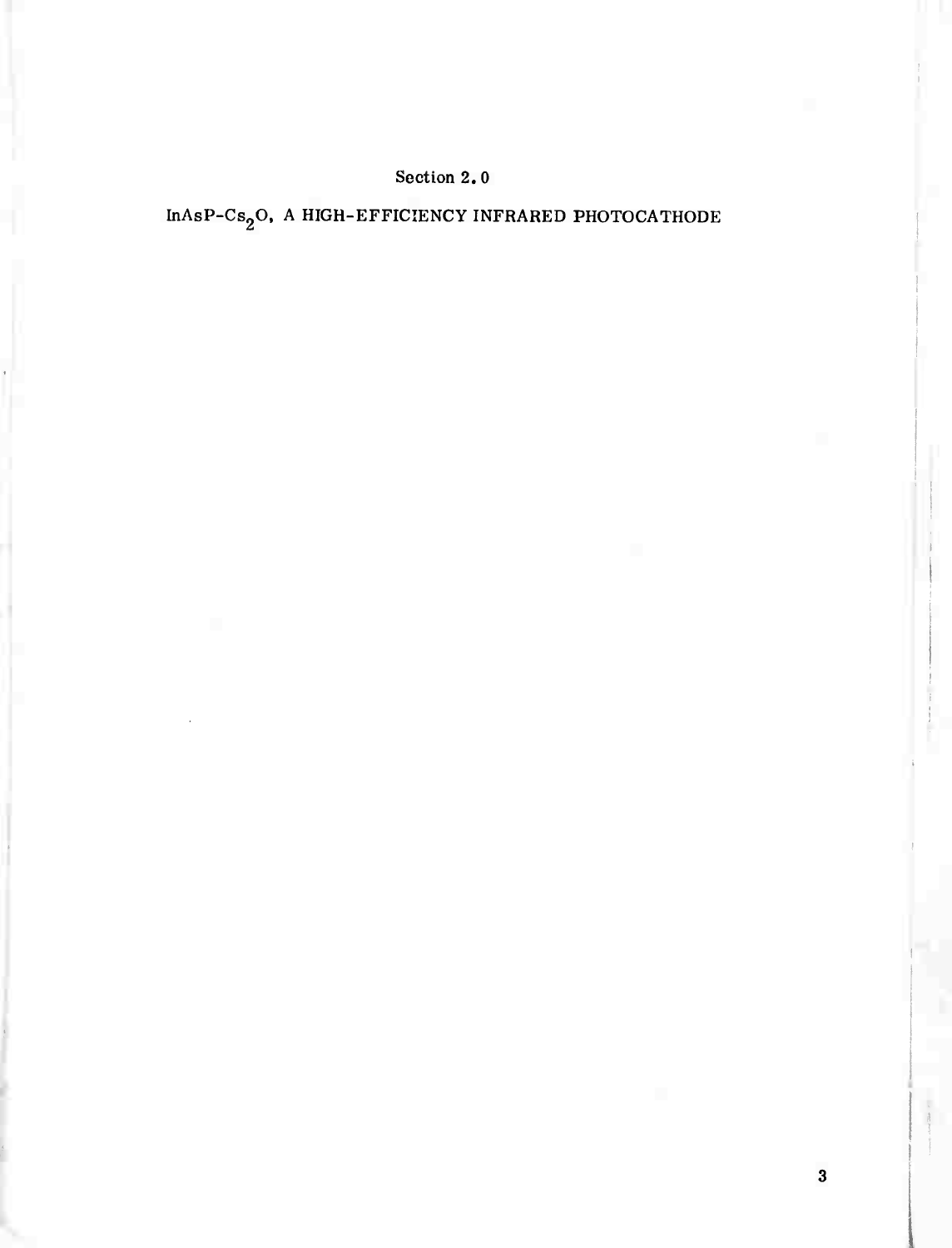#### $InAsP-Cs_2O$ , A HIGH-EFFICIENCY INFRARED-PHOTOCATHODE\*

#### **H. Sonnenberg**

#### *Sylvania Electronic Systems, Electro-Optics Organization, Mountain View, California* **94040 (Received 26 January 1970)**

The response of an inAs<sub>0.15</sub>P<sub>0.85</sub> - Cs<sub>2</sub>O photoemitter in the spectral range from 0.4 to 1.1  $\mu$  is experimen**tally investigated. The 0.8% quantum efficiency obtained at** *1.06ß* **represents more than an order of magnitude improvement in yield over existing S-l photosurfaces. The physical principle upon which this photoemitter is based is discussed in terms of a simple energy-level dlagrain.**

**Until recently the existence of efficient photoemissive surfaces , as confined to the visible region of the spectrum. New understanding of the physical processes of photoemission has made possible the design of an infrared photocathode having more than ten times the response of the S-l photo**surface at  $1.06 \mu$ . Based on the principle of nega**tive electron-affinity, the new understanding includes the concept of efficient photoemission utilizing a heterojunction consisting of a thin layer of low-electron-affinity «-type semiconductor material and a />-type semiconductor base.' In this paper we use a simple energy-level diagram to explain the physical principle upon which the new photoemitter is based, and discuss our experimental results.**

**We have investigated photoemission from ultrahigh-vacuum-fractured polycrystalline InAto.,5**  $P_{0.95} - Cs_2O$  in the spectral range from  $0.4$  to  $1.1 \mu$ . **The highest quantum yields yet reported were observed in this emitter. The high efficiency of this caihode can be explained most easily in terms of the simple energy-level diagram shown in Fig. 1.**

**The emitter owes its high infrared efficiency to the fact that electrons excited even deep within the material can diffuse long distances near the bottom of the conduction band arriving at the edge of the band-bending region of the InA80.,sP0.<sup>M</sup> with energy above the vacuum level. Except perhaps for the**



**FIG. 1. Simple energy-level diagram of an**  $\ln A_{80,15}P_{0.85}C_{82}$  hererojunction photoemitter.

**narrow potential spike at the interface, only a** *negative* **potential barrier impedes the electron escape into vacuum. If the barrier region is made narrow so that only a small fraction of the electrons escaping across it fall below the vacuum level, efficient electron escape can be obtained.**

**For our sample of 8.2x 10" cm"<sup>3</sup> , Zn-doped**  $InAs<sub>0.15</sub>P<sub>0.85</sub>$ , the total barrier width, including the **Cs20 layer is about 110Ä. Assuming that the primary energy loss of photoelectrone in the barrier region is through electron-phonon interactions, we calculate that the mean distance an electron in the barrier region can diffuse before falling below the** vacuum level is on the order of 70 to 90 Å. It **appears that for optimum photoemission, a higherdoped sample is desirable.**

**Even so, we have observed very efficient infrared**





**245**

4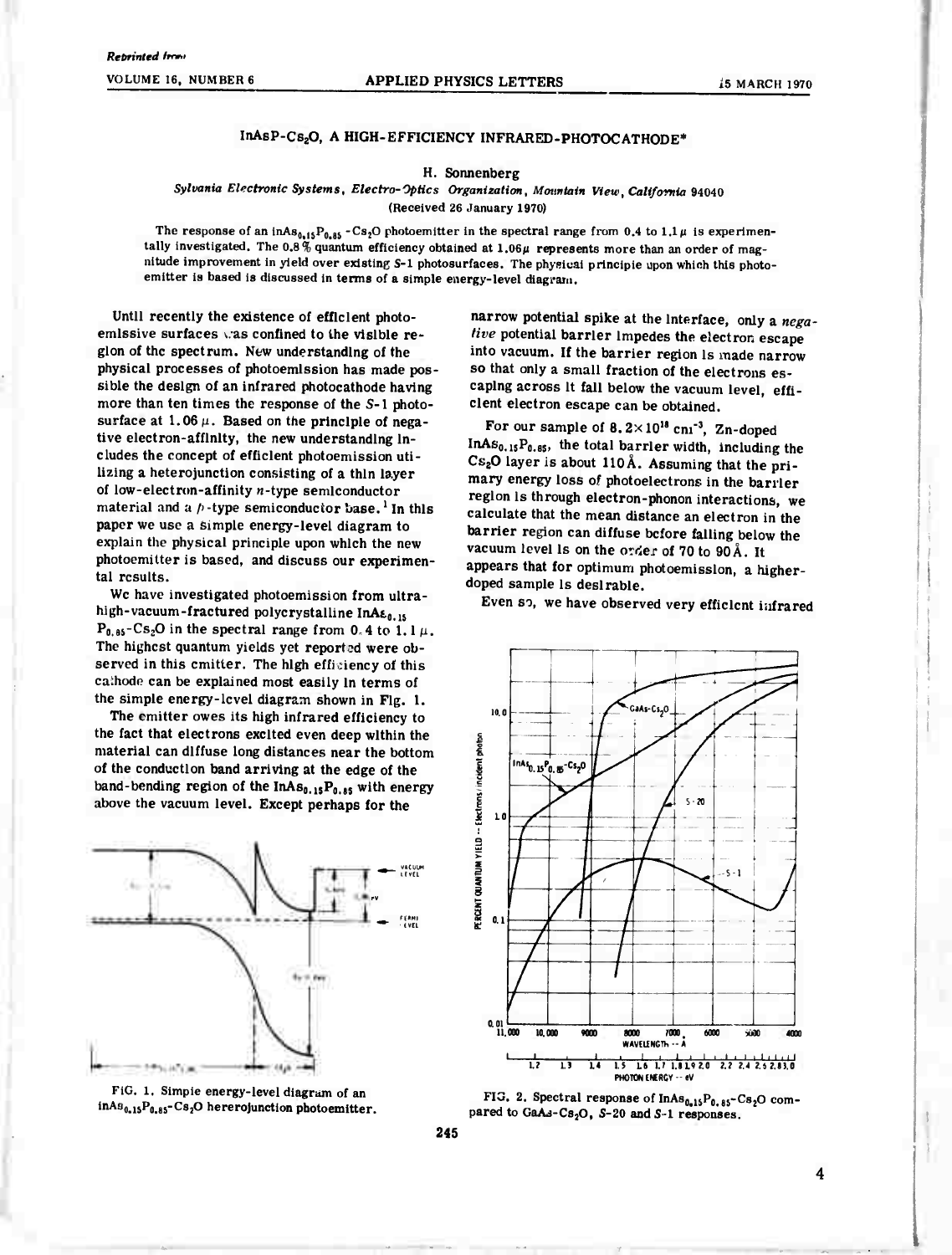**photoemission in our InASo.,5Po.,5-C820. The spectral response of this photoemitter is shown in Fig. 2, contrasted to Uif conventional .5-1 and S-20 photoresponse, and to another negative-electronaffinity heterojunction photocathode, GaAs-Cs20. The two heterojunction-photocathodes are clearly superior to the conventional ones. GaAs-Cs20 has** the best response out to  $0.875 \mu$ . Beyond  $0.9 \mu$ , **the InAso.jjPo <sup>85</sup>-Cs20 response is clearly superior**  $\tan y$  other *plastosurface*. Note that at  $1.06 \mu$  the **quantum efficiency is 0.8%. This is more than 20 times that of the S-l photocathode at this waveiength.** Even at  $1.1 \mu$ , the quantum yield is in ex**cess of 0,1%. The sharp drop in quantum yield**  $n$ **ear 1.06**  $\mu$  **in**  $\text{InAs}_{0.15}P_{0.85} - \text{Cs}_{2}\text{O}$  and  $0.875\,\mu$  **in GaAs-Cs20 reflects the decrease in optical absorption near the band-edge of the respective materials. It appears that efficient response even further into the infrared may be obtained in InAsP-Cs20 by going to still lower bandgap material.**

**The quantum yield was measured using a.grating monochromator with a spectral width of ±60Ä, doubly filtered to eliminate higher-o.-der light.** The response at 1.06 and at 0.6328  $\mu$  vas con**firmed with a Nd:YAG laser and a He:Ne laser, respectively, and was found to be within 15% of that obtained witn the monochromator. The Eppley thermopile used as a standard in our calibrations has a nominal absolute accuracy of ±5%. This was verified with two other thermopiles.**

To our knowledge,  $0.8\%$  quantum yield at  $1.06 \mu$ **is the highest yield yet reported. We have repeatedly obtained 0.8% quantum efficiency and are confident, that it will be possible to obtain in excess of 1%** quantum yield at  $1.06 \mu$  in improved InAsP mate**rial. Clearly, this cathode could find important application in efficient NdrYAG laser light detection.**

**The author would like to thank A. G. Thompson and J. W. Wagner of Bell and Howell for the material.**

•This research was supported in part by the Advanced Research Projects Agency of the Department of Defense and was monitored by the Office of Naval Research under contract No. N00014-70-C-0079.

<sup>1</sup>H. Sonnenberg, Appl. Phys. Letters  $\underline{14}$ , 289 (1969).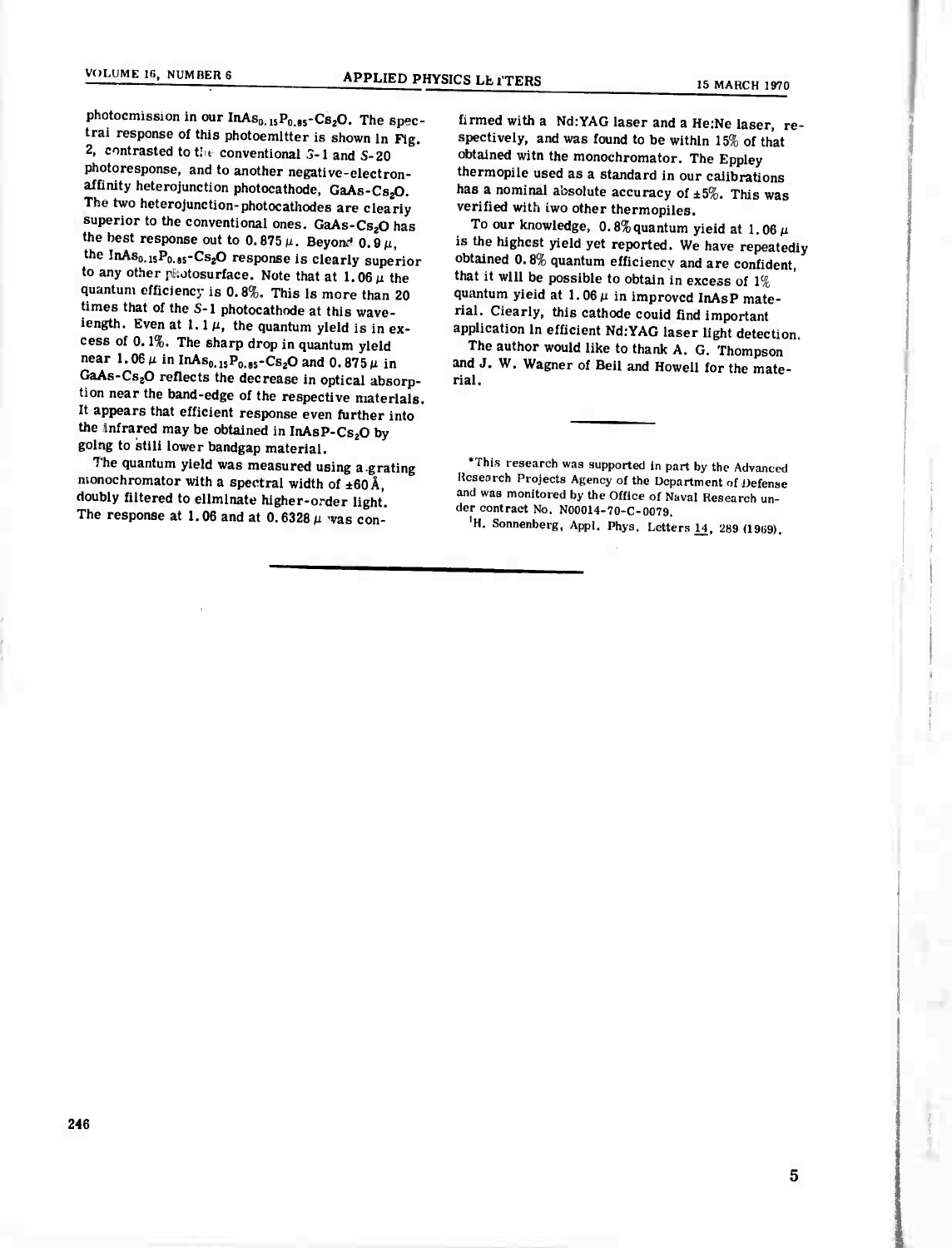# Section 2.1

Low-Work-Function-Surface Investigations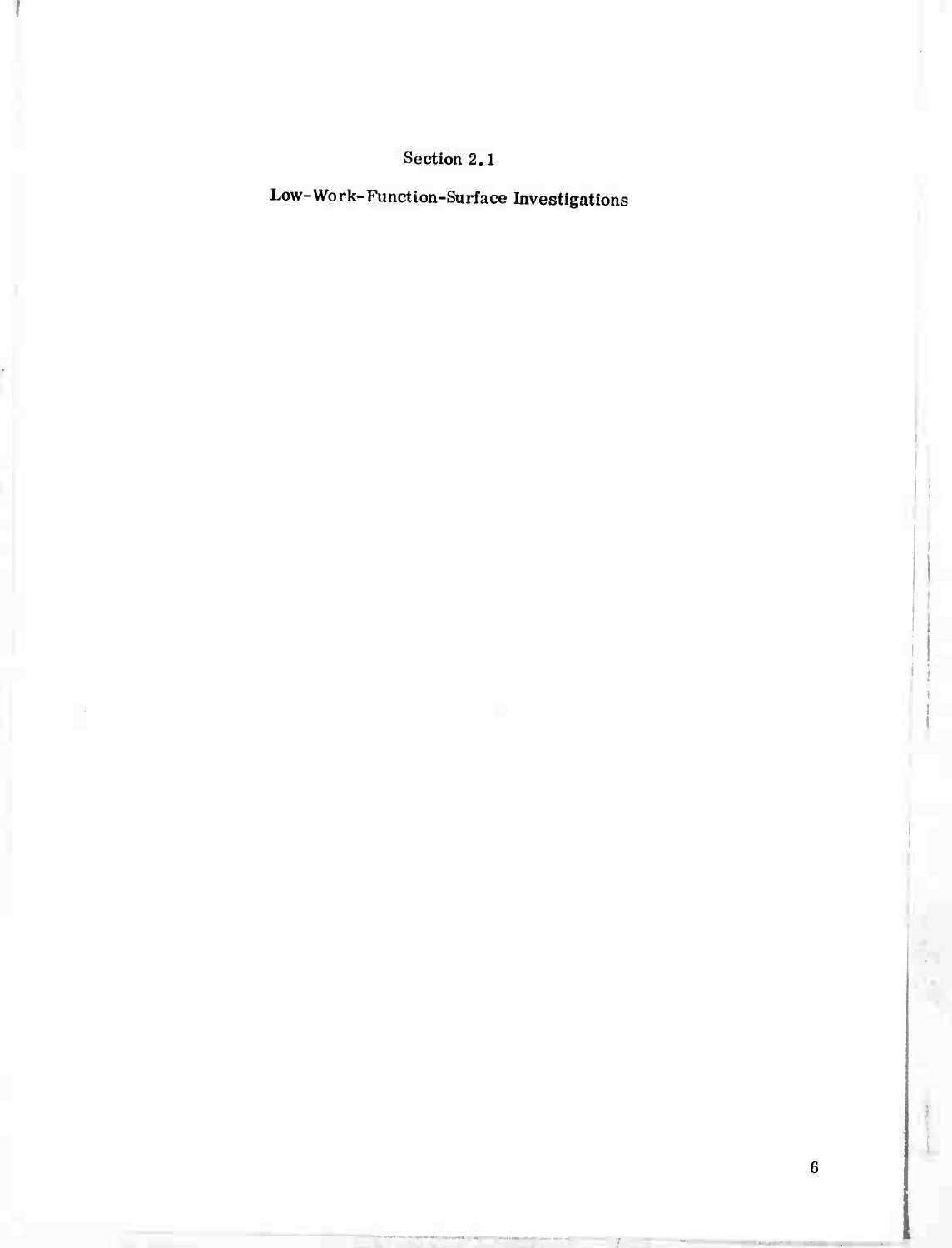#### 2.1 LOW-WORK-FUNCTIQN-SURFACE INVESTIGATIONS

The major small-bandgap materials investigated were Ge, GaSb, InAs<sub>0.25</sub><sup>P</sup><sub>0.75</sub> and InAs<sub>0.4</sub>P<sub>0.6</sub>. In an sempt to establish a negative-electron-affinity condition in these small-bandgap materials, a number of different low-work-function surfaces, including n-Cs<sub>3</sub>Sb, Ag-Cs<sub>2</sub>O, and Cs<sub>2</sub>O were investigated.

Because of its low electron-affinity,  $Cs<sub>3</sub>Sb$  is a potential low-work-function surface.<sup>(1)</sup> In order to attempt to grow stoichiometric n-Cs<sub>3</sub>Sb low-work-function surfaces, different processing techniques were employed: Cs-Sb films were formed in ultrahigh vacuum at room temperature, at 100°C, at 150°C and 200°C by coevaporating Cs and Sb in the presence of excess Cs vapor; alternate layers of Cs and Sb reacted at different temperatures were investigated; Cs-Sb layers in conjunction with Cs<sub>2</sub>O layers were also investigated. By far the best results were obtained when  $Cs<sub>2</sub>O$  only was used. This may mean that the height of the intertacial barrier for Cs-Sb processing is much greater than that associated with Cs-O processing.

We have also investigated  $Ag-Cs_2O$  low-work-function surfaces. There is evidence that Ag-Cs<sub>2</sub>O forms low-work-function surfaces<sup>(2)</sup> (as low as 0.6 eV). Consequently if a monolayer of Ag is sandwiched between a small-bandgap material and the  $Cs<sub>2</sub>O$ , lowerwork-function surfaces may form. We have investigated the effect of Ag on photoemission from  $InAs_{0.25}P_{0.75}$ , and have come to the following conclusions:

- (1) Photoemission from  $InAs_{0.25}P_{0.75}-Cs_{2}O$  is not influenced greatly by thin layers of Ag.
- (2) In all cases the efficiency of the photosurface was decreased by the addition of Ag.
- (3) Threshold response is more greatly affected than the visible response.
- (4) The dependence of the quantum efficiency on the thickness of the Ag layer is exponential over at least one order of magnitude.
- (5) From Fowler plots we determined that the work function (interfacial barrier height) is not affected noticeably by the Ag film.

Since in all cases the best results have been obtained with  $Cs_2O$  only, subsequent efforts were concentrated on improving the processing of the  $Cs_2O$  low-work-function surface. From Fowler plots of our lnAs<sub>0.25</sub>P<sub>0.75</sub>-Cs<sub>2</sub>O data,  $Cs<sub>2</sub>O$  low-work-function surface.<br>we found that the interfacial-barrier height remained constant to within  $\pm 0.05$  eV independent of the Cs-O surface treatment.

";-"•—:

 $\overline{7}$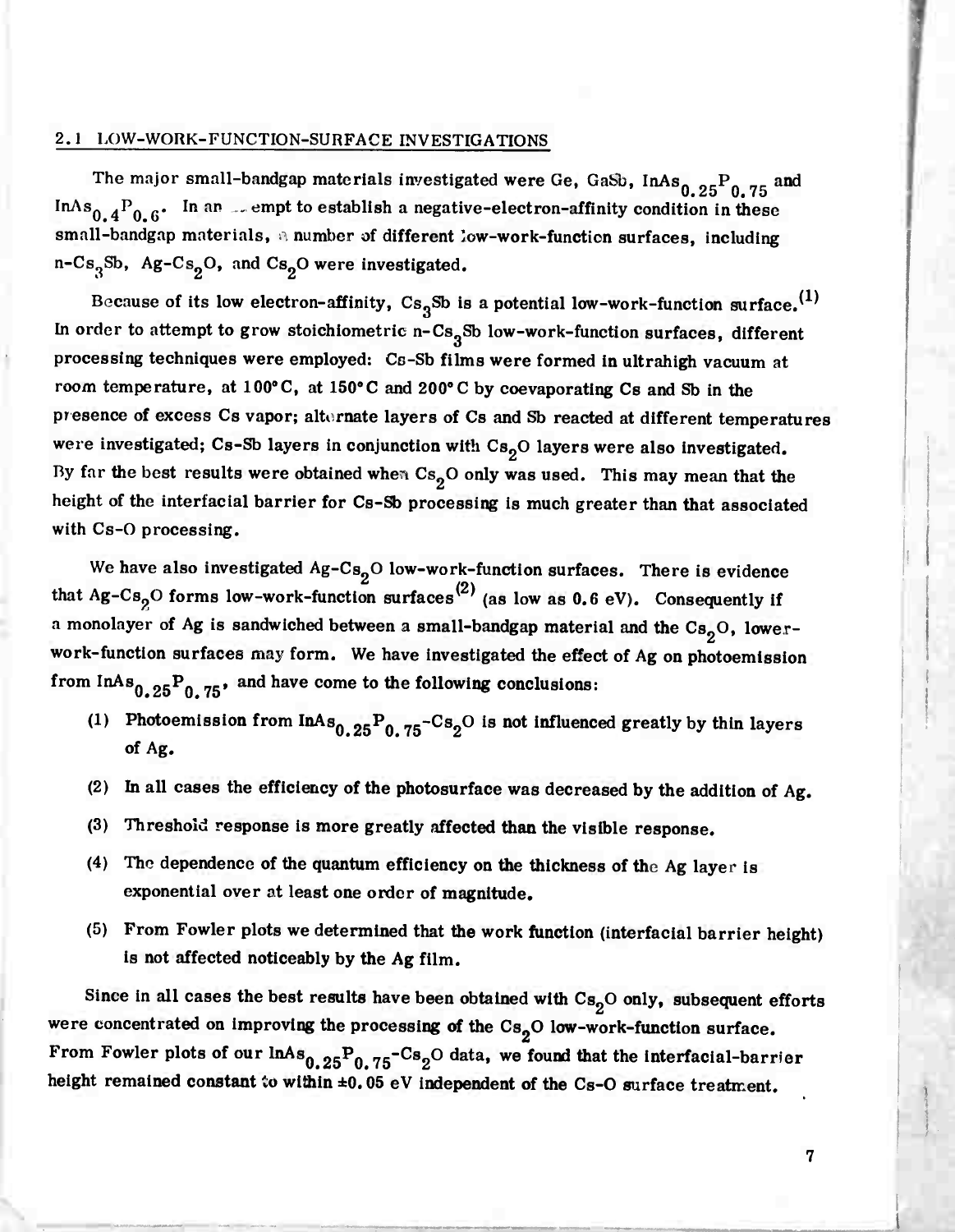#### 2.J (Continued)

For example, the same barrier height was formed whether Cs and  $O_2$  were simultaneously deposited o i the surface, or Cs and  $O_2$  were alternately cycled to form the low-work-function surface. This consistency in the interfacial-barrier height, in spite of substantial differences in the quantum yield led to the conclusion that for identical absorbing materials, fluctuations from cathode to cathode, in the quantum yield result largely from differences in the thickness of the low-work-function surface required to achieve optimum photoemission.

Accordingly, we have developed a Cs-0 processing technique which consistently gives optimum photoemission at minimum thickness. The essential features of this technique are as follows:

- (1) Cs is deposited onto the semiconductor surface at a given rate until the photoemission response is approximately optimized.
- (2) Maintaining this set Cs rate,  $O_2$  is introduced simultaneously at an exposure level such that the rate of increase in photoemission from the cathode is maximized.

The philosophy behind the technique is that for a given rate of Cs exposure, the  $O_2$ exposure is adjusted to give a maximum rate of increase in photoemission in order to minimize the thickness of the low-work-function surface. This in turn maximizes the escape probability, and thereby optimizes the photoresponse.

 $^{(1)}$ H. Sonnenberg, Appl. Phys. Lett. 14, 289 (1969)

 $^{(2)}$ W.E. Spicer, Private communication.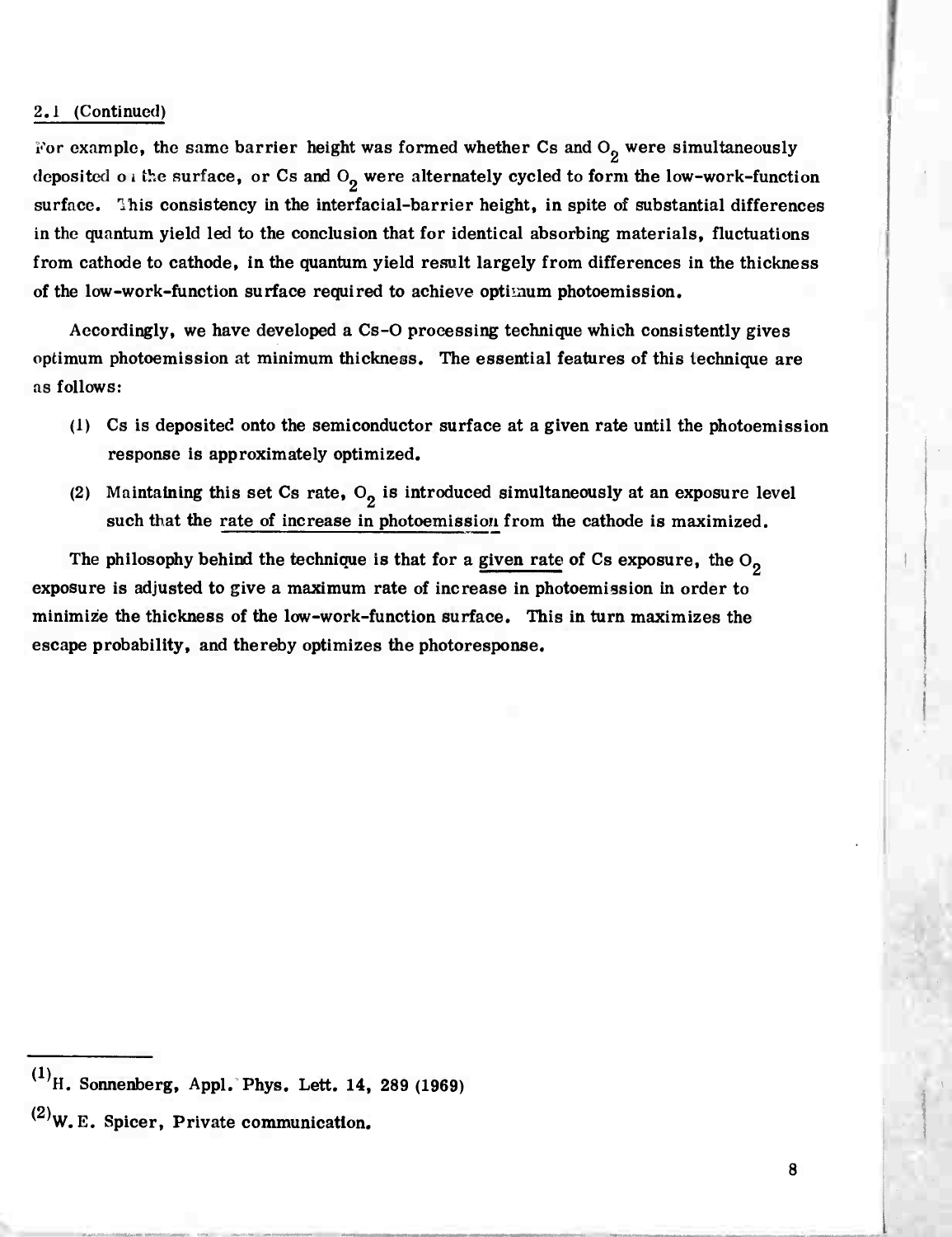# Section 2.2

Long-Wavelength Photoemission from  $\mathrm{InAs}_{1-x}\mathrm{P}_{\mathrm{X}}$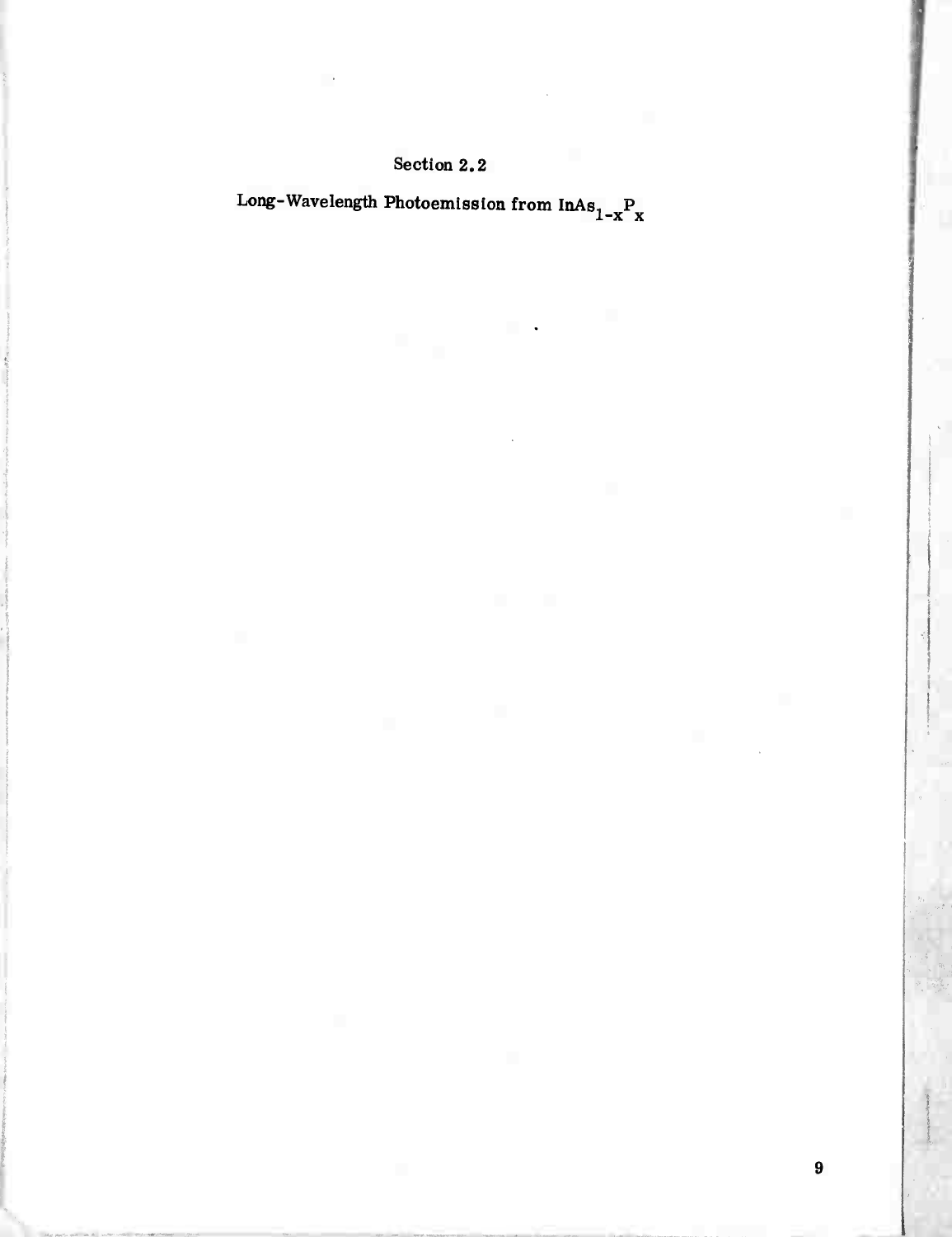# Long-Wavelength Photoemission from InAs  ${}_{i\cdot x}F_{x}^{\dagger}$

H. Sonnenberg

GTE Sylvania Inc., Electro-Optics Organization, Mountain View, California 94040

(Received 19 August 1971)

Efficient photoemission from  $InAs_{1-x}P_x$  (Cs-O) with a band-gap-limited threshold at 1.4  $\mu$ was observed. Indirect measurements of the composition and thickness of the Cs-O lowwork-function surface suggest that the surface consists of about one monolayer of Cs, followed by approximately one monolayer of cesium oxide. These data make an interpretation of the low-work-function properties of Cs-O in terms of the heterojunction model (based on the bulk properties of Cs<sub>2</sub>O) questionable.

In early 1970 we reported<sup>1</sup> the discovery of the  $InAs_{1-x}P_x$  photocathode, which at the time was the most efficient  $1.06 - \mu$  photoemitter yet developed. Since then, James et al.<sup>2</sup> have achieved even higher quantum yields at 1.06  $\mu$  in better quality InAs<sub>1-x</sub>P<sub>x</sub>.<br>Comparable results were reported by Fisher et al.<sup>3</sup> in Ga<sub>1-x</sub>In<sub>x</sub>As. In each case, the photocathode surface was treated with Cs and O<sub>2</sub> to iower the work function of the cathode material to establish a negativeelectron-affinity condition. Although the experimental resuits reported by different investigators have been roughly comparabie, the function of the Cs and O<sub>2</sub> in lowering the work function of the photocathode material has recently been the subject of considerabie controversy. On the one hand is the interpretation in terms of the heterojunction model<sup>4,5</sup> which ascribes bulk properties to a Cs<sub>2</sub>O iayer assumed to be present in the low-work-function surface. On the other hand is the interpretation in terms of a surface dipoie iayer of  $Cs$  and  $O_2$ ,  $3,6$  This ietter will no doubt add to the controversy by presenting results on the long-wavelength response of InAs<sub>1-x</sub>P<sub>x</sub> photocathodes, and reporting on indirect measurements of the thickness and composition of the Cs-O low-work-function surface.

The infrared photoresponse of three different.  $InAs_{1-x}P_x$  photocathodes is shown in Fig. 1. Curve 1 is repeated from Ref. 1 and curves 2 and 3 represent our more recent results on  $InAs_{0.25}P_{0.75}$  and In As<sub>0.4</sub>P<sub>0.6</sub>, respectively. Curve 3 is of most interest since it shows relatively efficient band-gapiimited photoemission out to 1.4  $\mu$ . In the past, we have attempted to expiain our resuits in terms of the heterojunction modei, the vaiidity of which has now been questioned.<sup>3,6</sup>

The major objection to the heterojunction modei was raised by direct chemical analysis<sup>6</sup> of the Cs content of GaAs (Cs) and GaAs (Cs-O) photocathodes. It was shown that if Cs<sub>2</sub>O is formed at ali, peak sensitivity is reached with the equivalent of one monoiayer of Cs and one monoiayer of Cs<sub>2</sub>O. Clearly, the Cs-O low-work-function-surface properties are difficuit to explain with a model based on the buik properties of  $Cs_2O$  when only one monolayer of  $Cs_2O$  is present.

We have indirectly measured the thickness of the Cs-O iow-work-function surface on  $InAs_{1-x}P_x$  by a different technique and find, in agreement with Sommer et al.,<sup>6</sup> that the Cs-O layers may be sufficiently thin to make the heterojunction interpretation ques-



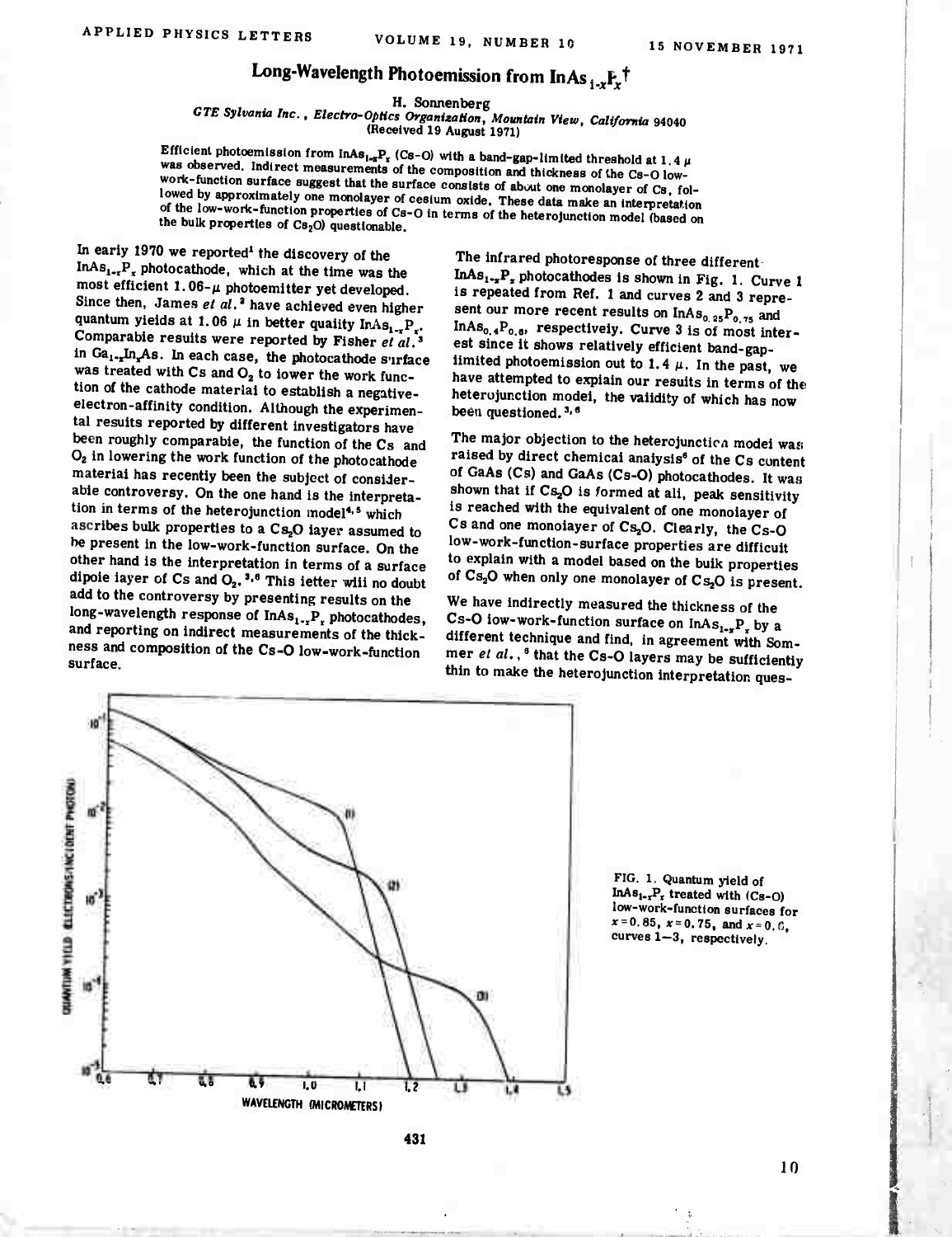TABUE. 1. Ratio of *Cs* to  $O_2$  and *Cs*-O low-work-function coverage for  $\text{inAs}_{0.25}P_{0.75}$  optimized at 6328 and 10000 Å. The factor Y is a constant multiplier  $(Ref. 7)$ .

| <b>Sample</b><br>number | Ratio $Cs/O$<br>Cs/O |           | Ratio <sup>b</sup> Cs/O<br>Cs/O |           | Coverage <sup>b</sup><br>(monolayers)            |                                                              |  |
|-------------------------|----------------------|-----------|---------------------------------|-----------|--------------------------------------------------|--------------------------------------------------------------|--|
|                         | $0.6328$ opt         | $1,0$ opt | $0.6328$ opt                    | $1.0$ opt | $0.6328$ opt                                     | $1.0$ opt                                                    |  |
|                         | (0.77)Y              | (0.67)Y   | (0.47)Y                         | (0.51)Y   | $(1)Cs+$                                         | $(1)Cs+$                                                     |  |
| 2                       | (0.78)Y              | (0.82)Y   | (0, 51) Y                       | (0.63)Y   | (0.7)Cs <sub>2</sub> O<br>$(1)C_{S^+}$           | (1.4)Cs <sub>2</sub> O<br>$(1)C8+$                           |  |
| 3                       | (0.74)Y              | (0.66)Y   | (0.49)Y                         | (0, 52)Y  | (0, 8)Cs <sub>2</sub> O<br>$(1)$ Cs+             | $(1.4)C_{8,0}$<br>$(1)Cs+$                                   |  |
| 4                       | (0.69)Y              | (0.67)Y   | (0.48)Y                         | (0.51)Y   | (0.8)Cs <sub>2</sub> O<br>$(1)Cs+$<br>(0.9)Cs, O | (1.6)Cs <sub>2</sub> O<br>$(1)Cs+$<br>(1.4)Cs <sub>2</sub> O |  |

'Assuming all Cs is converted to oxide.

bAssuming one monolayer of Cs is not converted.

tlonable. The thickness was estimated as follows: The Cs generation rate was first stabilized. Next, the InAs<sub>1-x</sub>P<sub>r</sub> crystal was cleaved and the time taken to optimize the surface with Cs only recorded. Maintaining this set Cs rate,  $O<sub>2</sub>$  was then introduced simultaneously at an exposure level such that the *rale of increase* in photoemission from the cathode was maximized. The total  $O<sub>2</sub>$  exposure was measured with an Ultek Partial Pressure Analyzer by integrating over the exposure period. To determine the total Cs and  $O_2$  exposure, we assume that the Cs and  $O_2$ sticking coefficients do not change significantly with coverage.

Sensitization of electron-affinity photocathodes by the simultaneous exposure to  $Cs$  and  $O<sub>2</sub>$  described above differs from the standard method which involves the alternate application of  $Cs$  and  $O<sub>2</sub>$ . We have been using the simultaneous-exposure technique for a number of years now and find that in our work, this method gives better results, particularly with smaller-band-gap materials. The philosophy behind the technique is that for a given rate of Cs exposure, the  $O_2$  exposure should be adjusted to give a maximum rate of increase In photoemission in order to

minimize the thickness of the low-work-function surface. This in turn would maximize the escape probability, and thereby optimize the photoresponse.

It seems likely that at least part of the controversy over Cs-0 low-work-function surfaces is due to differences in the processing technique. In our work the simultaneous technique was used exclusivelj.

Table I summarizes our findings for  $InAs_{0.25}P_{0.75}$ . The first two columns of data give the ratio of Cs to  $O<sub>2</sub>$  assuming that all Cs is converted to oxide.<sup>7</sup> The first column gives the ratio of Cs to  $O<sub>2</sub>$  for the case in which the photoresponse is optimized at 6328 Ä, and the second column gives the ratio for the case in which the photoresponse is optimized at 10000 Ä. If a stoichiometric  $Cs - O$  compound is formed,<sup>5</sup> then this ratio should remain constant. The ratio does not remain constant. However, the ratio of  $Cs$  to  $O<sub>2</sub>$ given in the next two columns, where it is assumed that one monolayer<sup>8</sup> of Cs is not converted to oxide, remains relatively constant, suggesting that our Cs-O low-work-function surfaces consist of a Cs layer and an oxide layer, the Cs layer being slightly less than a monolayer thick.<sup>9</sup> If we assume that the



**FIG. 2. Quantum yield of** InA $s_{0.25}P_{0.15}$  optimized at  $6328$  Å **(broken curve) compared to the yield obtained on the same sample when the processing** is **continued until the yield at 10000 A is optimized (solid curve).**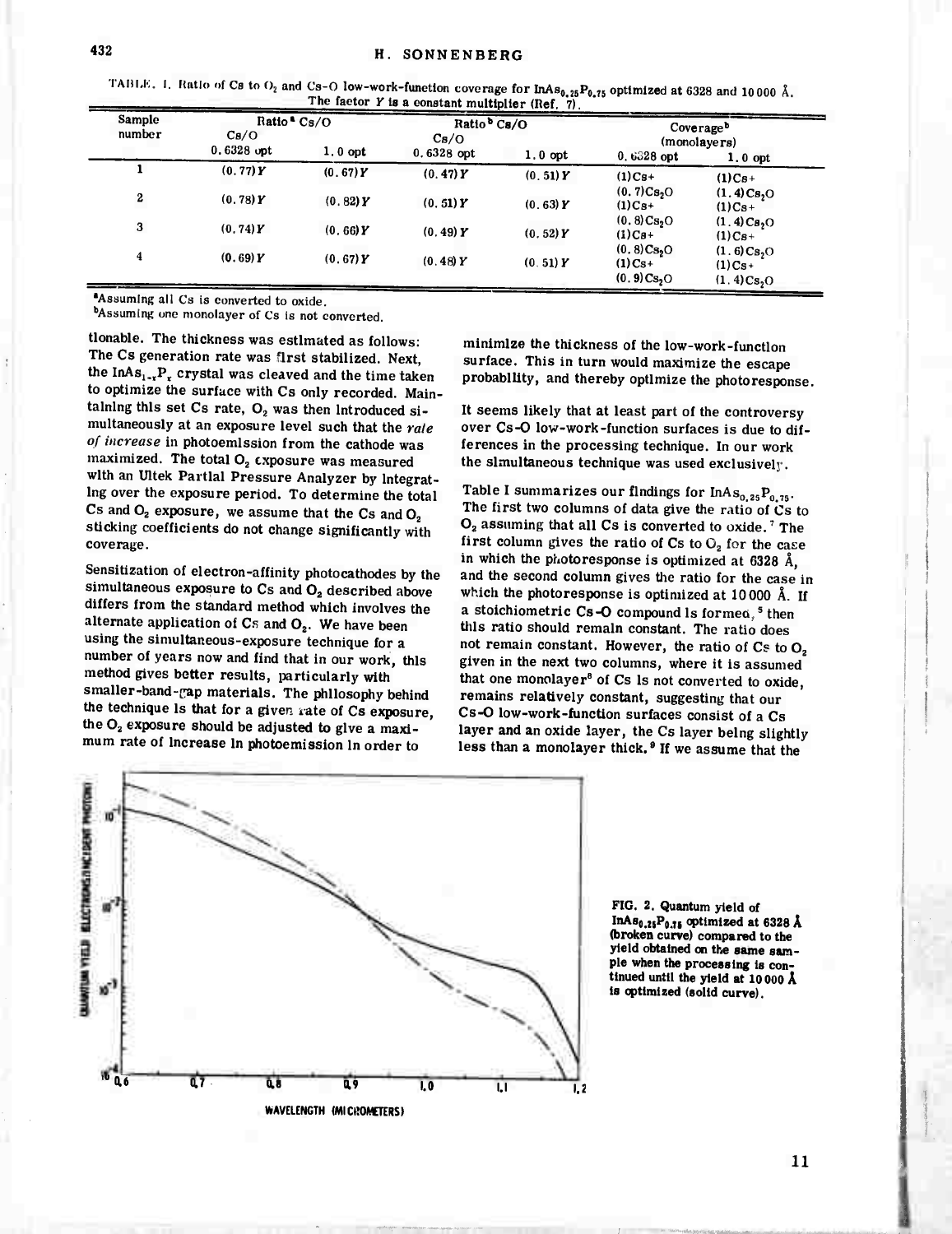**433**

oxide is  $Cs<sub>2</sub>O$ , then the thickness of the low-workfunction layer can be estimated from the Cs exposure and the relative bulk densities of the  $Cs<sub>3</sub>O$  and of the Cs and Cs<sub>2</sub>O are given in the last two columns.

The photoyield in the visible  $(6328 \text{ Å})$  is optimized with a coverage of only about one monolayer of Cs and  $0.8$  monolayers of Cs<sub>2</sub>O. This case should correspond most closely to the coverage required for GaAs and is in excellent agreement with the findings of Sommer *el al.*" for GaAs. However, when the photoyield is optimized at 10000 Ä the coverage increases to approximately <sup>1</sup> monolayer of Cs and 1.4 monolayers of Cs<sub>2</sub>O. Apparently, thicker cesium ox:de coverage is necessary to optimize the photoresponse of smaller-band-gap materials. This is in contrast to the claim made in Ref. 3.

Figure 2 shows the effect of the thicker oxide layer on the photoresponse of sample number 1. The response in the visible spectrum decreases, whereas the threshold response increases. The decrease in the response is likely the result of increased electron scattering in the thicker oxide layer, and the increase in the infrared yield is probably associated with a decrease in the work function of the Cs-O surface which more than compensates for the increased scattering in the thicker layer.

Subject to the assumptions implied in this paper, the following conclusions can be reached: (1) Relatively efficient photoemission with a band-gap-'imited threshold at 1.4  $\mu$  can be achieved in InAs<sub>1-x</sub>P<sub>x</sub>. (2) The low-work-function Cs-O surface probably consists of *<sup>a</sup>* Cs layer slightly less than a monolayer thick, followed by an oxide layer of monolayer dimensions. (3) For optimum infrared response, small-band-gap materials require thicker oxide coatings than do larger-band-gap materials.

The fact that relatively efficient photoemission was observed with a band-gap-limited threshold at 1.4  $\mu$ 

shows that earlier predictions<sup>10</sup> of the long-wavelength limit of Cs-O covered photocathodes have overemphasized the influence of the interfacial barrier (if it exists). Furthermore, since the thickness of the Cs-O low-work-function surface appears to be of monolayer proportions, the concept of the heterojunctlon cathode\*-<sup>5</sup> based on the bulk properties of Cs20 if used at all must be used with caution. However, in contrast to a previous interpretation of bandgap-limited photoemission out to  $1.3 \mu$ ,<sup>3</sup> it can be shown<sup>11</sup> that band-gap-limited photoemission out to 1.4  $\mu$  can be taken neither as evidence for the absence of an interfacial barrier, nor evidence for ar. interfacial-barrier height less than 0.89 eV.

- $H$ . Sonnenberg, Appl. Phys. Letters 16, 245 (1970).
- <sup>2</sup>L.W. James, G.A. Antypas, J.J. Uebbing, T.O. Yep,
- and R. L. Bell, J. Appl. Phys. 42, 580 (1971).
- B.G. Fisher, R.E. Enstrom, and B.F. Williams, Appl. Phys. Letters 18, 371 (1971).
- <sup>4</sup>H. Sonnenberg, Appl. Phys. Letters 14, 289 (1969).

<sup>6</sup>A.H. Sommer, II.H. Whitaker, and B.F. Williams Appl. Phys. Letters 17, 273 (1970).

The ratio purposely contains a constant multiplier  $Y$  to reflect the fact that we do not know the absolute calibration of our partial-pressure analyzer, and furthermore to account for the large discrepancy in the literature as to the Cs coverage required for optimum yield. For example, S. Garbe [Solid State Electron 12, 893 (1969)] measures  $3 \times 10^{14}$  Cs/cm<sup>2</sup> for GaAs and T.E. Fischer  $\rm [Phys. \; Rev. \; 142, \; 519 \; (1966)] \; measures \; 1 \times 10^{15} \; Cs/cm^2$ for InP.

<sup>8</sup>A monolayer of Cs is arbitrarily defined as the coverage required to optimize the photoresponse with Cs only. Experiments with much thicker Cs-O films confirm that the ratio remains constant when it is assumed that slightly less than a monolayer of Cs remains unconverted.

**"J.D. Taynai and H.** Sonnenberg (unpublished).

Research supported by the Advanced Research Projects Agency of the Department of Defense and monitored by the Office of Naval Research under Contract No. N00014-

 $(1970)$ .<br> $(1970)$ .

L.W. James and J.J. Uebbing, Appl. Phys. Letters<br>16, 370 (1970).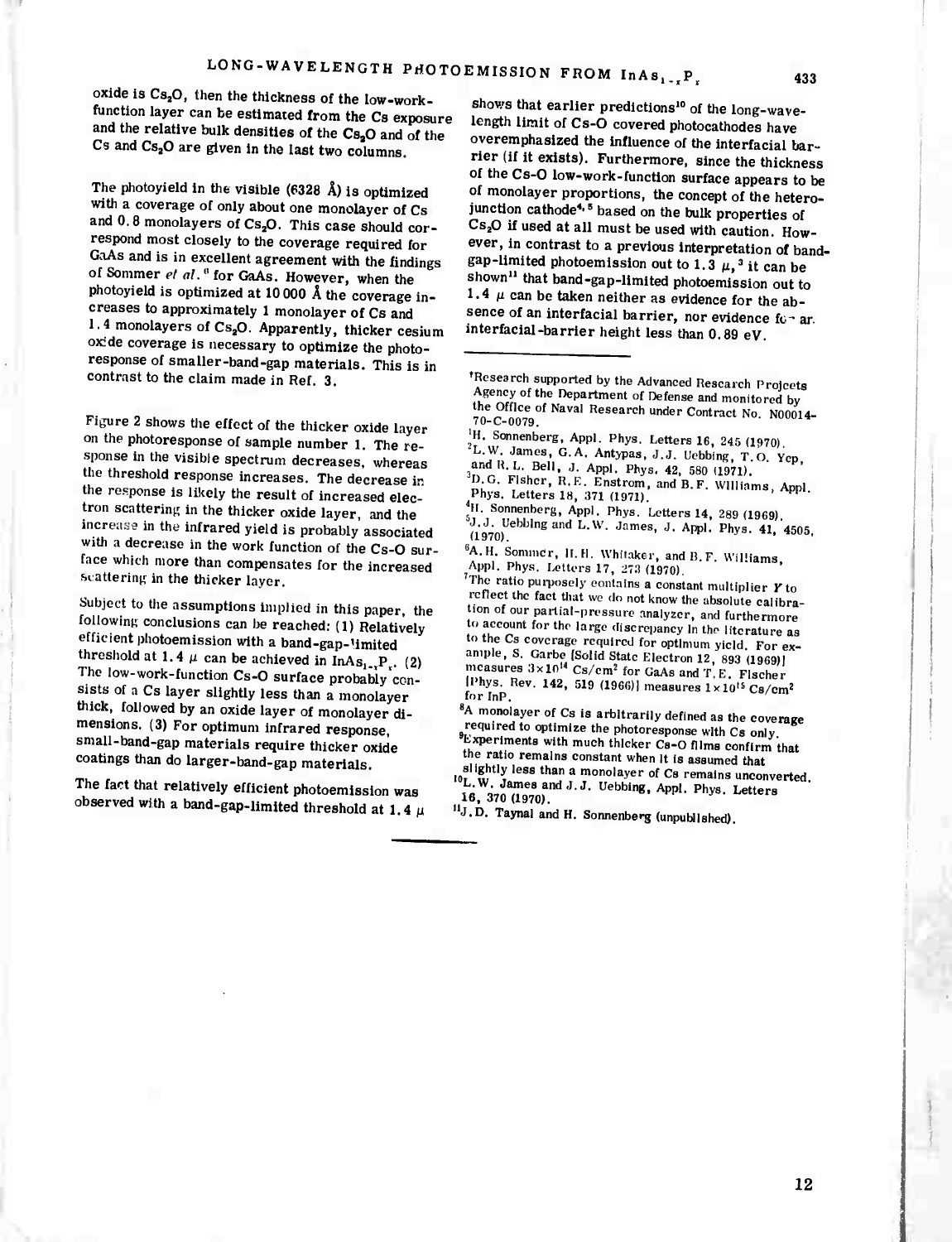# Section 2.3

Wavelength Dependence of Optimum Thickness of Cs-O Low-Work-Function Surfaces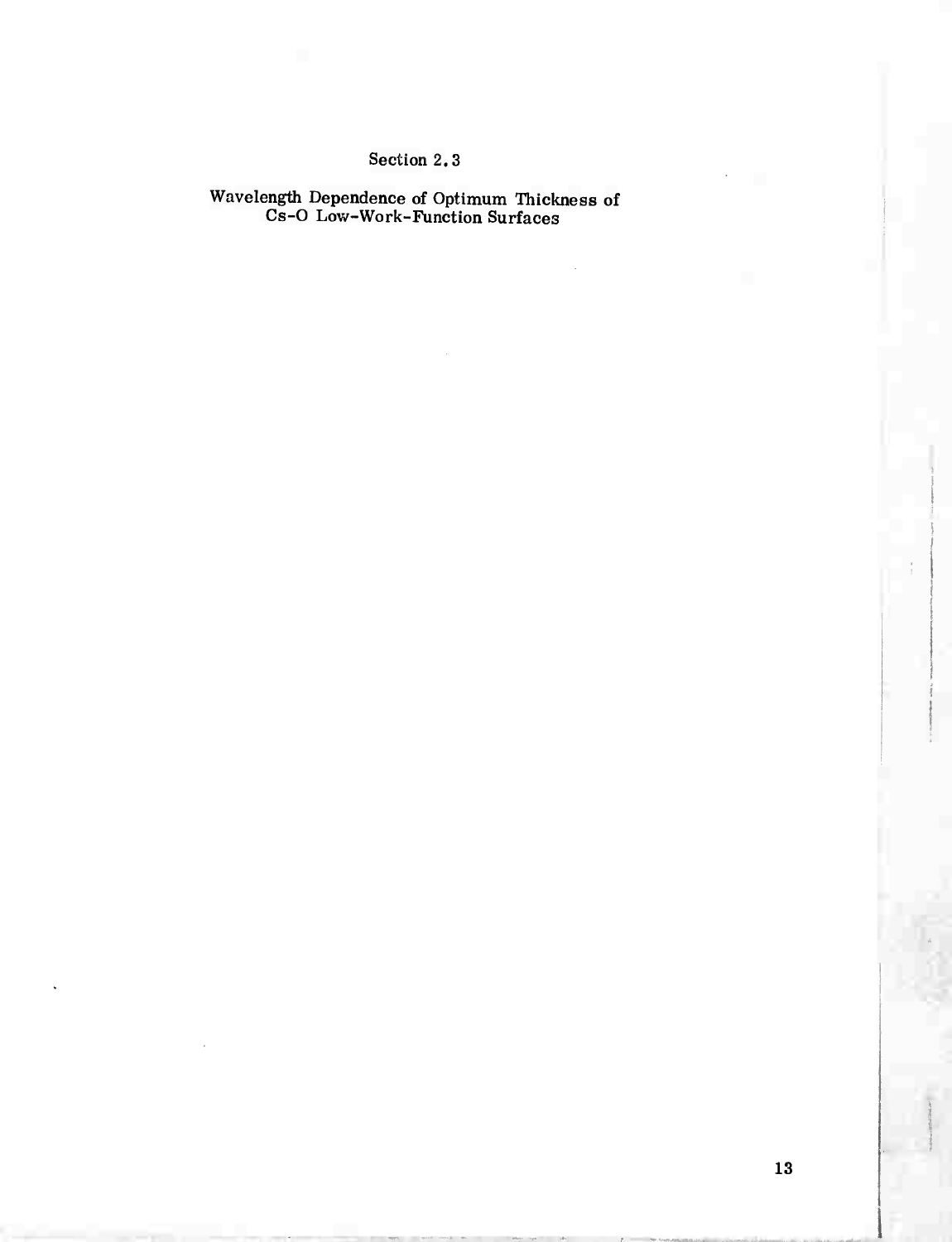# **Wavelength dependence of optimum thickness of Cs-0 low-work-function surfaces\***

#### **H. Sonnenberg**

*GTESylvani», Incorporated, Electro-Optics Organization. Mountain View, California 94040* **(Received 5 April 1972)**

**The amount of Cs-O low-work-function surface material required to optimize the photoresponse of InA8MP0-6 depends upon the wavelength at which the response is to be maximized. It is shown that the optimum thickness Increases exponentially with wavelength.**

**In the Cs-O processing of negative-electron-affinity infrared photocnthodes, one commonly finds that the photoresponse in the visitle spectrum peaks earlier than the infrared response. Continued processing, beyond that required to optimize the visible response, generally leads to continued improvement in the infrared response but at the expense of the response in the visible.<sup>1</sup> Thus for a given infrared cathode, different thicknesses of Cs-O low-work-function material are required to optimize the photoresponse at different wavelengths. We have investigated this behavior in detail for InAs<sup>0</sup> ,,P<sup>0</sup> <sup>6</sup>- (Cs-O) and report here a very simple empirical relationship between optimum thickness and wavelength.**

**InAso.4P o.« with <sup>a</sup> b an<sup>d</sup> gap less than <sup>1</sup> eV was chosen since its useful photoresponse extends over a broad spectral range** to 1.3  $\mu$ . The yield curves for different **levels of Cs and O^ exposure were directly recorded with a phase-sensitive detection apparatus and a Perkin-Eln.er E-l scanning monochromator. A complete scan from**  $0.45$  **to**  $1.4 \mu$  **takes** about 15 min.

**The photoresponse of the InAs<sup>0</sup> .,P0#(1 cathode with one monolayer of Cs<sup>a</sup> on the surface was first recorded. The simultaneous-exposure technique<sup>1</sup> was then used to process the cathode with Cs and O<sup>a</sup> in approximately oue-monolayer-of-Cs steps. The photoresponse at the end of each step was recorded. To avoid Cs loss from the cathode between processing steps, the Cs channel, rather than being turned off completely, was turned down so that the arrival rate of Cs atoms at the cathode surface was in equilibrium with the loss rate. Stability in the photoresponse at each exposure level could easily be maintained this way.**

**To investigate the effect of increasing Cs-O coverage on the photoresponse of the cathode, the yield was plotted as a (unction of Cs exposure for different wavelengths as shown in Fig. 1. Each vertical set of points represents the photoresponse of the cathode at that particular level of Cs and O, exposure. The first set of points (at 1.0 monolayer) is for Cs alone, and subsequent sets of points are for Increasing Cs-O exposure, measured in terms of Cs monolayers.**

**Figure <sup>1</sup> clearly shows that different thicknesses of Cs-O layers are required to optimize the photoresponse at different wavelengths. For example, the photoresponse at 4500** *k* **is optimized by a coverage of only about 2.2 monolayers of Cs, whereas the photoresponse at 10500 A is not optimized until the coverage has grown to ap-proximately 4.2 monolayers of Cs.,**

**The thickness corresponding to the maximum photoresponse (optimum thickness) at the difrerent wavelengths is plotted in fig. <sup>2</sup> as a function of wavelength.** The data from  $0.45$  to  $1.1 \mu$  are taken from the position **of the maxima of the parametric curves of Fig. 1, whereas** the data at  $1.3 \mu$  are taken from a number of **different experiments where the processing was not interrupted** until the response at  $1.3 \mu$  was optimized.

**It appears from Fig. 2 that the amount / of Cs-O (measured in monolayers of Cs) required to optimize the photoresponse is exponentially dependent on the wave**length  $\lambda$   $(\mu)$ , i.e.,

$$
t \approx Te^{\beta \lambda}.\tag{1}
$$

For this particular experiment,  $T=1.4$  monolayers of  $\cos^4$  and  $\beta = 1.02$   $\mu^{-1}$ .



**FIG. 1. Quantum efficiency as a function of Cs-O low-workfunction surface thickness measured in monolayers of Cs with wavelength as a parameter.**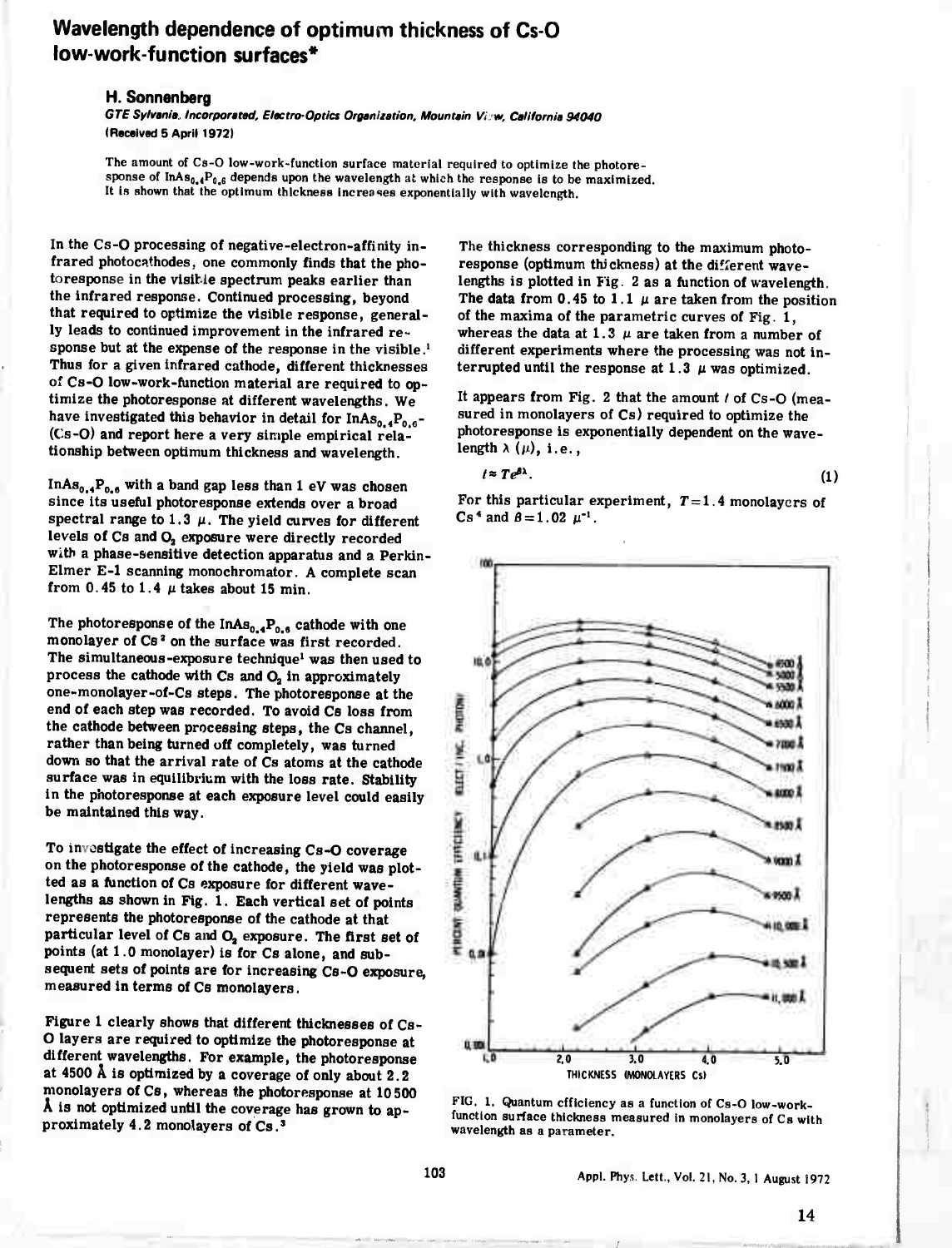



*VIC. Z.* **Thickness of Cs-0 low-work-function surface required** to maximize the photoresponse of  $\text{InAs}_{0.4}P_{0.6}$  as a **function of wavelength.**

**It is not immediately apparent why the optimum thickness and the wavelength are related by a simple exponential, but the fact that thicker oxide layers are required to optimize the photoresponse in the infrared than in the visible can be understood in terms of the electron scattering and the change in work function of the oxide surface. The work function of the surface decreases with increasing oxide thickness. Counteracting this effect is the increased electron scattering in thicker oxide layers. At high photon energies, a much larger fraction of excited carriers reaches the interface with sufficient energy to escape into vacuum than at low photon energies. Consequently, the effect of reducing the work function is much more pronounced for the threshold response than for the short-wavelength response. Hence, the optimum balance between electron scattering and reduction in work function of the surface is reached more quickly for the high-energy electrons than for the low-energy electrons, and the optimum thickness increases with increasing wavelength.**

**We have confirmed the exponential dependence for** *continuously* **processed cathodes as well. We find in general, however, that thinner Cs-O coverage is required to optimize the photoresponse of continuously processed cathodes, as demonstrated in Fig. 2, and that the overall photoresponse of these cathodes is much better than that of cathodes for which the processing is interrupted. To underscore this, compare the yield curve shown in Fig. 3 with the data at 4.Ö monolayers shown in Fig. 1. Figure 3 shows the spectral response' of the cathode**



**FIG. 3. Quantum yield of continuously processed In**  $\mathbf{R}_{0,4} \mathbf{P}_{0,6} - (\mathbf{Cs}-\mathbf{O})$ .

**represented** by the point in Fig. 2 at 1.3  $\mu$  and 4.9 **monolayers of Cs.<sup>6</sup>**

**One may well ask whether the exponential relationship given** by Eq. (1) is applicable only to  $InAs_{0.4}P_{0.6}$  or if it is more universally applicable. Although we have not *specifically* **attempted to determine the wavelength dependence of the optimum thickness for InAs,, <sup>25</sup>P<sup>0</sup> <sup>75</sup>, the data that we do have are in agreement with Eq. (1), We have also attempted to verify Eq. (1) for GaAs. The parametric curves (comparable with those of Fig. 1) exhibit a very broad maximum that mares interpretation difficult. If the optimum thickness for GaAs** *Is* **exponentially** dependent on the wavelength, its  $\beta$  must be **very small It may be, however, that Eq. (1), and this is purely conjecture, is applicable only to cathodes in which the top of the interfacial barrier is above the bottom of the conduction band.**

**Research supported by the Advanced Research Projects Agency of the Department of Defense and monitored by the Office of Naval Research under Contract No. N00014-70- C-0079.**

**<sup>&#</sup>x27;H. Sonnenberg, Appl. Phys. Letters 19, 431 (1971). A monolayer of Cs is defined here as the amount of Cs required to opttmtze the photoresponse at 6328 Ä with Cs alone. For GaAs, S. Garbe [Solid-State Electron 12 893**  $(1969)$  measured  $3 \times 10^{14}$  Cs/cm<sup>2</sup> for optimum Cs coverage **and J J. Uebbingand L.W. James [J. Appl. Phys. 41 4505**  $(1970)$  measured  $5.6 \times 10^{14}$  Cs/cm<sup>2</sup>. Giving equal weight to **these measurements, we determine a mean-optimum Cs**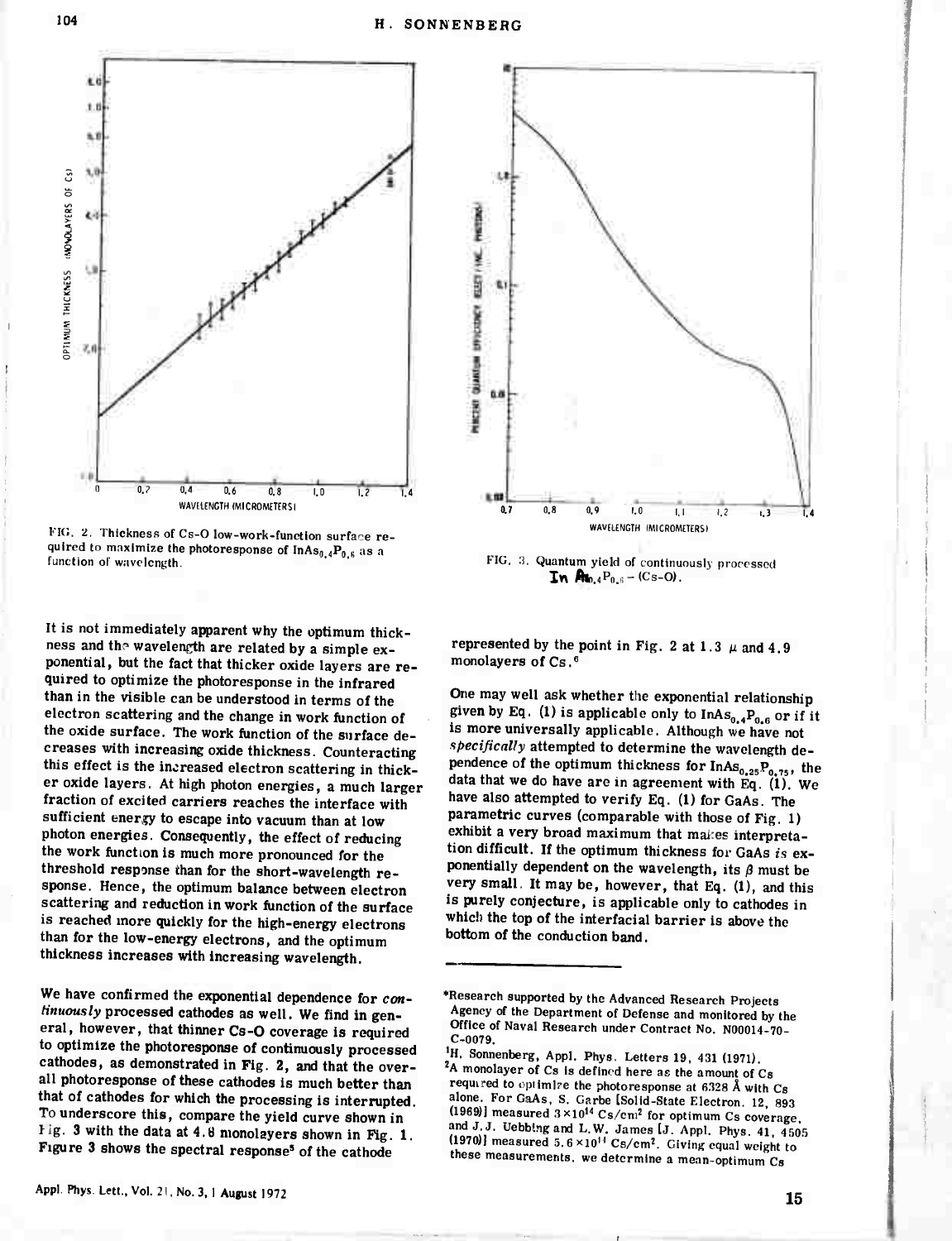coverage of  $4.3 \text{ Cs/cm}^2$ . This is equivalent (within experimental accuracy) to one monolayer of Cs since there are  $4.43 \times 10^{14}/\text{cm}^2$  unit cells on the surface.

 $\frac{1}{2}$  We assume that the Cs and O<sub>2</sub> sticking coefficients do not change significantly with coverage.

 $4<sup>th</sup>$ The fact that *T* is greater than 1 shows that some  $O<sub>2</sub>$  is required to optimize the photoresponse at all wavelengths, including the ultraviolet range.

 $5N$ ote that the efficiency at 1.3  $\mu$  is almost 0.02%. Further improvement with better  $InAs_{0,4}P_{0,6}$  material can be expected. If we make the same assumptions about the Cs-O surface that were made in Ref. 1, we find that the low-work-function surface consists of approximately one monolayer of Cs and 1.7 monolayers of Cs<sub>2</sub>O.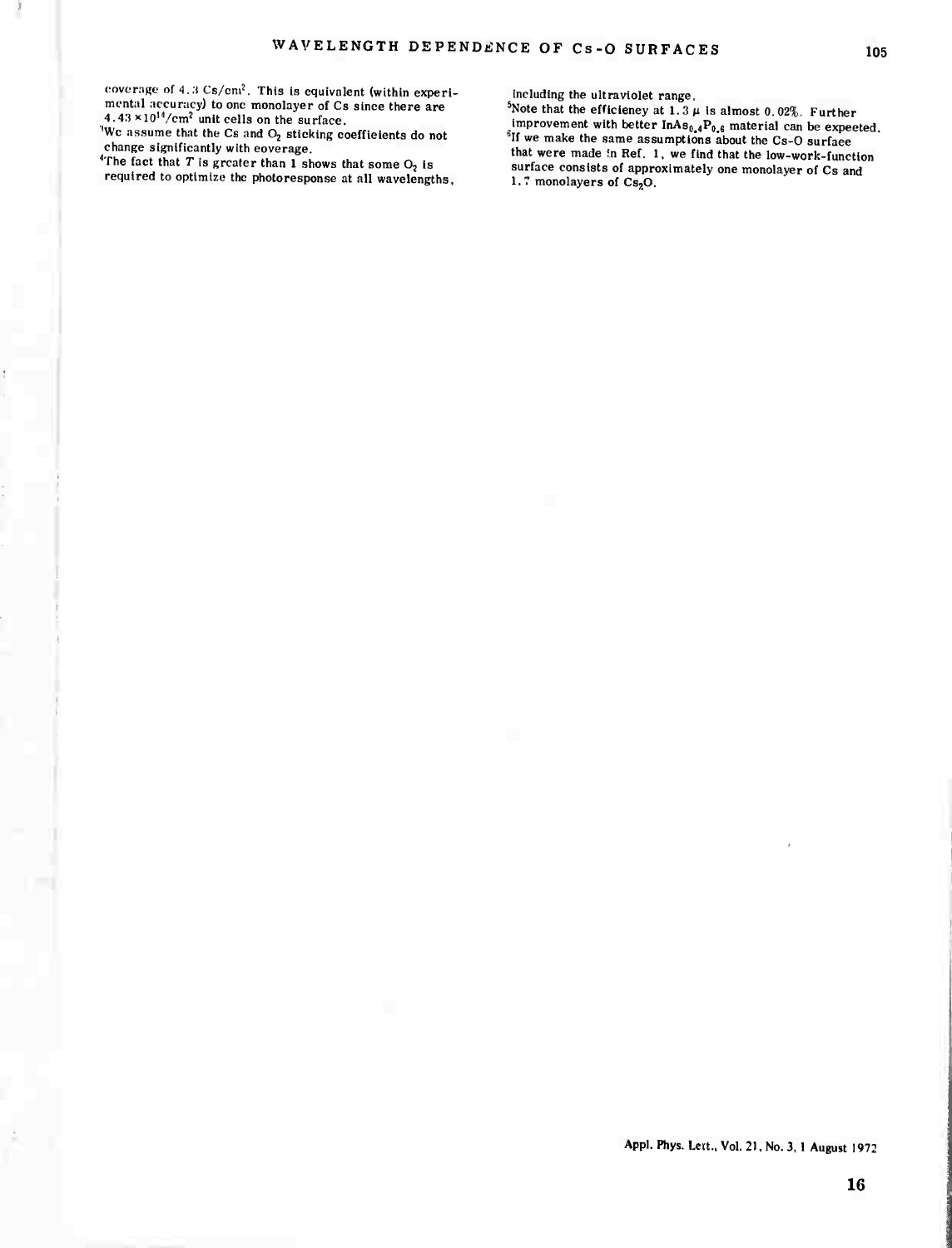# Section 2.4

Effect of Thick Cs-O Layers on Photoemission from Negative-Electron-Affinity Cathodes

**l**

**f**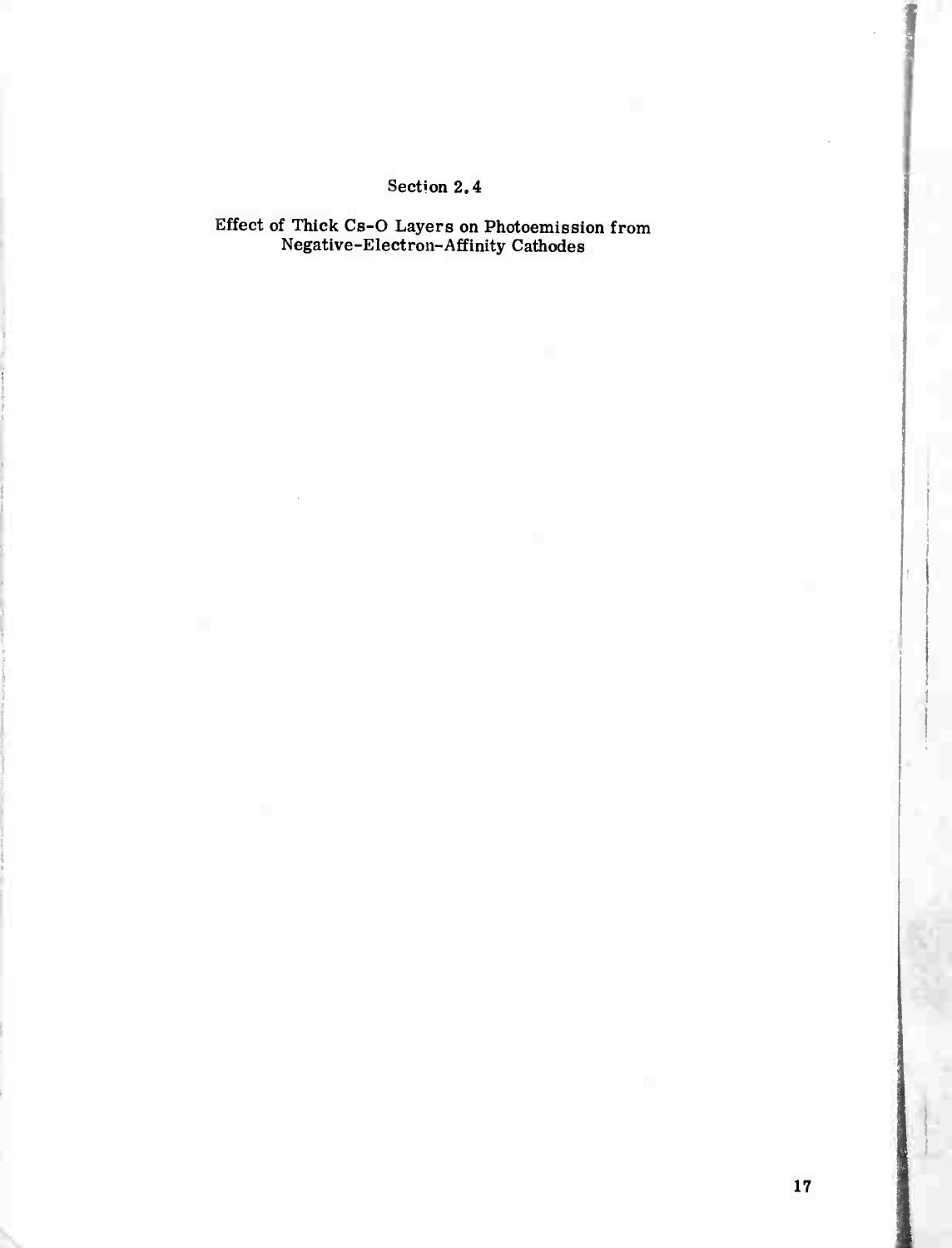# **Effect of thick Cs-0 layers on photoemission from negative-electron-affinity cathodes\***

#### **H. Sonnenberg**

*GTE Sylvanm. Incorporund, EltctroOptici Orgmiiation, P.O. Box 188 Mounuin Vi»w, Callforni» 94040*

**(Racalvad 8 May 1972: in final form 19 July 19721**

The effect of thick  $Cs - U$  iayers on photoemission from GaAs and  $InAs_{0.4}P_{0.6}$  cathodes is ex**perimentally Investigated. Simple empirical relationships between the yield and thickness and between the escape probability and thickness are g 'en.**

**The efficiency of small-band-gap negative-electronaffiiüty (NEA) cathodes near threshold is much less than the efficiency near threshold of larger-band-gap materials.** For **example**, the yield of  $\text{InAs}_{0.4}P_{0.6}$  at 1.3  $\mu$  is **only** about  $10^{-3}$  that of GaAs at 0.85  $\mu$ . The major **cause for this difference has been correctly identified as being due to interfacial barrier effects.,,^ However, since thicker cesium-oxide coverage is required to optimize the photoresponse of smaller-band-gap materials,3 part of the difference in threshold yield shou'd be due to this difference in thickness. We have investigated the effect of thick Cs-0 layers on photoemission from NEA cathodes and show that a substantial decrease in yield may be expected on the basis of the difference in thickness alone. A simple empirical relation giving the effect of thick Cs-0 layers on photoemission is obtained.**

**The yield data were directly recorded with an analog recording system which included a phase-sensitive de-**



**FIG. 1. Thickness dependence of the quantum efficiency tj of GaAs at 7500 A. The points represent the experimental data,** and the solid curve is a pict of the equation  $n = 0.213$  $x[1-exp(-0.65/t)].$ 

**tection apparatus and a scanning monochromator. The 0<sup>2</sup> exposure was recorded with <sup>a</sup> partial-pressure analyzer and was used as a check on the Cs coverage, \* which was estimated by timing the exposure periods as described in Ref. 3. Photoemission measurements were made** on GaAs and  $InAs_{0,4}P_{0,6}$  sensitized with Cs and  $O_2$ **by the simultaneous-exposure technique.<sup>1</sup>**

**The spectral response with the infrared yield optimized was first recorded. Additional yield curves were then recorded for increasing Cs and 0<sup>2</sup> coverage. To avoid Cs loss from the cathode between processing steps, the Cs channel was turned down so that the arrival rate of Cs atoms at the cathode was in equilibrium with the loss rate. The point of equilibrium was estimated from the stability of the photoresponse and remained essentially the same at all exposure levels.**



**FIG. 2. Thickness dependence of the escape probability** *P* **of GaAs at 7500 A. The points represent the experimental data, and** the solid curve is a plot of the equation  $P = 0.63$  $x(1-exp(-0.65/t)).$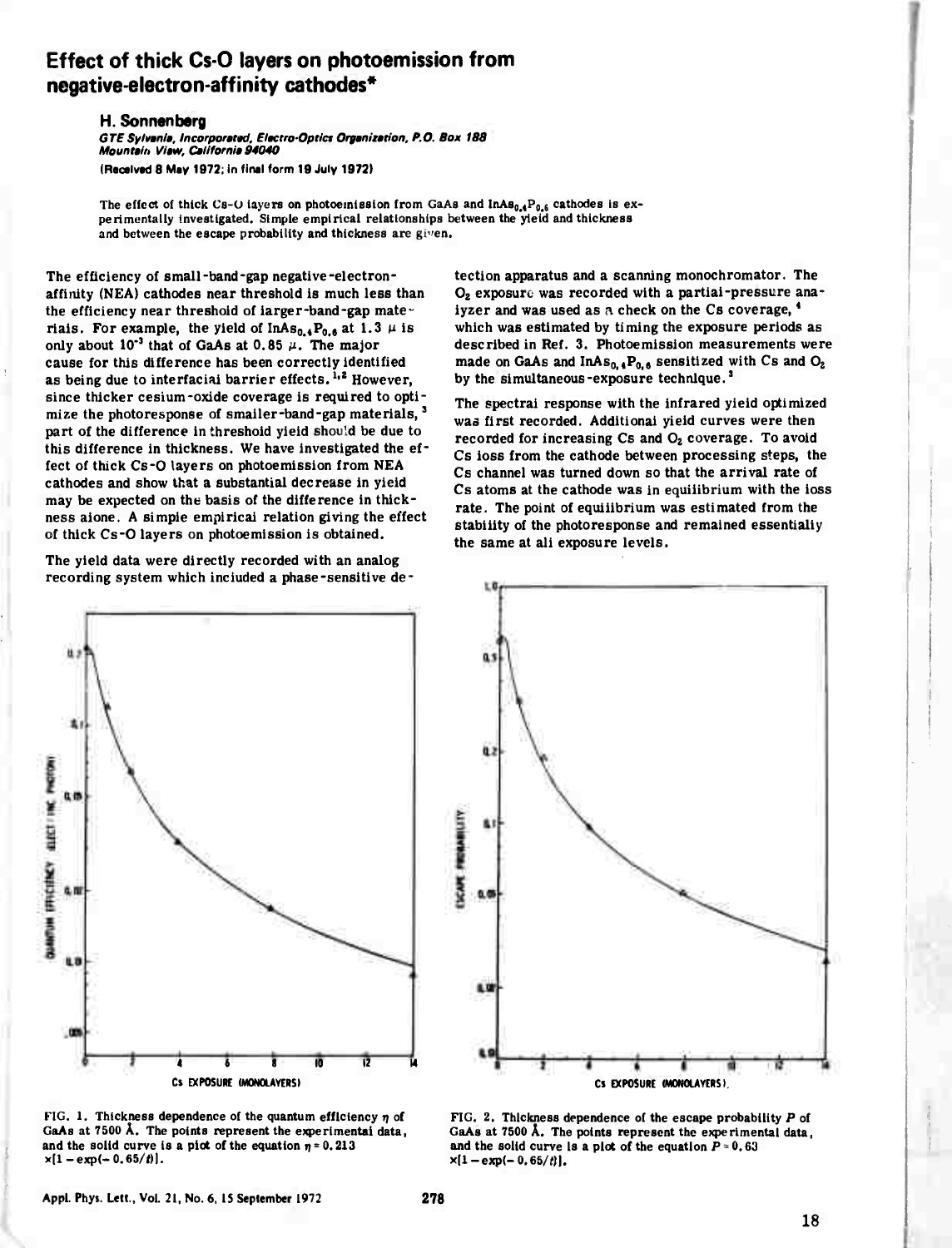

**FIG. ;i. Wavt'lungth dependence of the fitting parameter for Cs-Ü low-work-function surfaces on GaAs.**

**The quantum efficiency of GaAs at 7500 <sup>A</sup> is shown in Fig. <sup>1</sup> as a function of thickness measured in monolayers<sup>5</sup> of Cs. The points represent the experimental values and the solid curve represents the equation**

$$
\eta = \eta_0 (1 - e^{-t/\tau}), \tag{1}
$$

where  $\eta$  is the quantum efficiency (electrons/incident **photon) as a function of thickness / (monolayers of Cs),**  $\eta_0$  is the peak quantum efficiency (0.213 electrons/inci**dent photon for the curve shown), and / (0.65 monolayers of Cs for the curve shown) is a fitting parameter. The thickness / does not represent the total coverage but rather the coverage** *beyond* **that required to optimize the infrared photoresponse. The total coverage is given by**  $I = I + I_0$ , where  $I_0$  is the coverage required to optimize **the infrared response. Note that Eq. (1) satisfies the requirement** of zero slope at the origin  $(f = 0)$ . This is a **necessary requirement since the origin is chosen at optimum coverage.**

**Near threshold, the yield of III-V NEA cathodes is given by'**

$$
\eta = P(1 - R)F[1 + (1/\alpha L)]^{-1}, \qquad (2)
$$

**where the symbols used have the usual meaning. The** factor  $F[1+(1/\alpha L)]^{-1}$ , which accounts for the genera**tion and transport of the photoelectrons in the III-V semiconductor, clearly does not change with surface treatment. For the Cs-0 layer thicknesses considered here, we can probably safely assume that the reflectivity** *R* **of the surface remains that of clean GaAs. This leaves only the escape probability** *P* **dependent on surface treatment, which must therefore mirror the thickness dependence of n, i.e..**

$$
P = P_0 (1 - e^{-1/t}), \tag{3}
$$

**where**  $P_0$  is the escape probability at  $t = 0$ . A similar **argument will quickly show that Eq. (3) should be valid not only near threshold, but over the entire spectral range of response of the III-V NEA cathode.**

**To verify Eq. (3) experimentally, we have made ? leastsquares-fit analysis of Eq. (2) and our yield data at each**

**exposure level** to determine  $P(t)$ . The points given in **Fig. 2 represent the escape probabilities at 7500 Ä obtained from the least-squares-fit analysis, and the solid curve represents Eq. (3) with the escape probability<sup>7</sup>**  $P_0 = 0.63$  and a fitting parameter  $l = 0.65$  monolayers of **Cs. As expected, the same fitting parameter used to fit the data in Fig. <sup>1</sup> describes the data in Fig. 2. Equation** (3) with  $P_0 = 0.57$  and  $l \approx 10$  "layers of Cs-O" is also in **reasonable agreement with the estimated X-electronescape probability given in Fig. 8 of Ref. 8.**

**The fitting parameter / is not constant, however, and Fig. 3 shows its wavelength dependence. For the T electrons, / is approximately constant at 0.65 monolayers of Cs. We would expect a constant / for this case since most of the photoelectrons arriving at the surface have thermalized in the F-conduction-band minimum. At shorter wavelengths, / increases and appears to saturate at about 1.0 monolayer of Cs.**

We have also verified Eq. (1) for  $InAs_{0,4}P_{0,6}$ . Figure 4 **shows the thickness dependence of the yield from InAs**<sub>0.4</sub> $P_{0.6}$  at 0.63  $\mu$  (upper curve) and 0.7  $\mu$  (lower **curve). The points on the curves are the actual data** points, and the solid line represents Eq. (1) with  $\eta_0$  $= 0.062$  and  $l = 0.6$  for the upper curve, and  $\eta_0 = 0.0335$ and  $l = 0.5$  for the lower curve.



**FIG.** 4. Thickness dependence of the  $q$ uantum efficiency  $\eta$  of InAs<sub>0.4</sub>P<sub>0.6</sub> at 6300 Å (upper curve) and  $7000$  Å (lower curve). **The points represent the experimental data, and the solid curves** are plots of the equations  $\eta = 0.062[1 - \exp(-0.6/t)]$  and  $\eta$  = 0.0335(1 - exp(- 0.5/t)<sup>'</sup> for the upper and lower curves, **respectively.**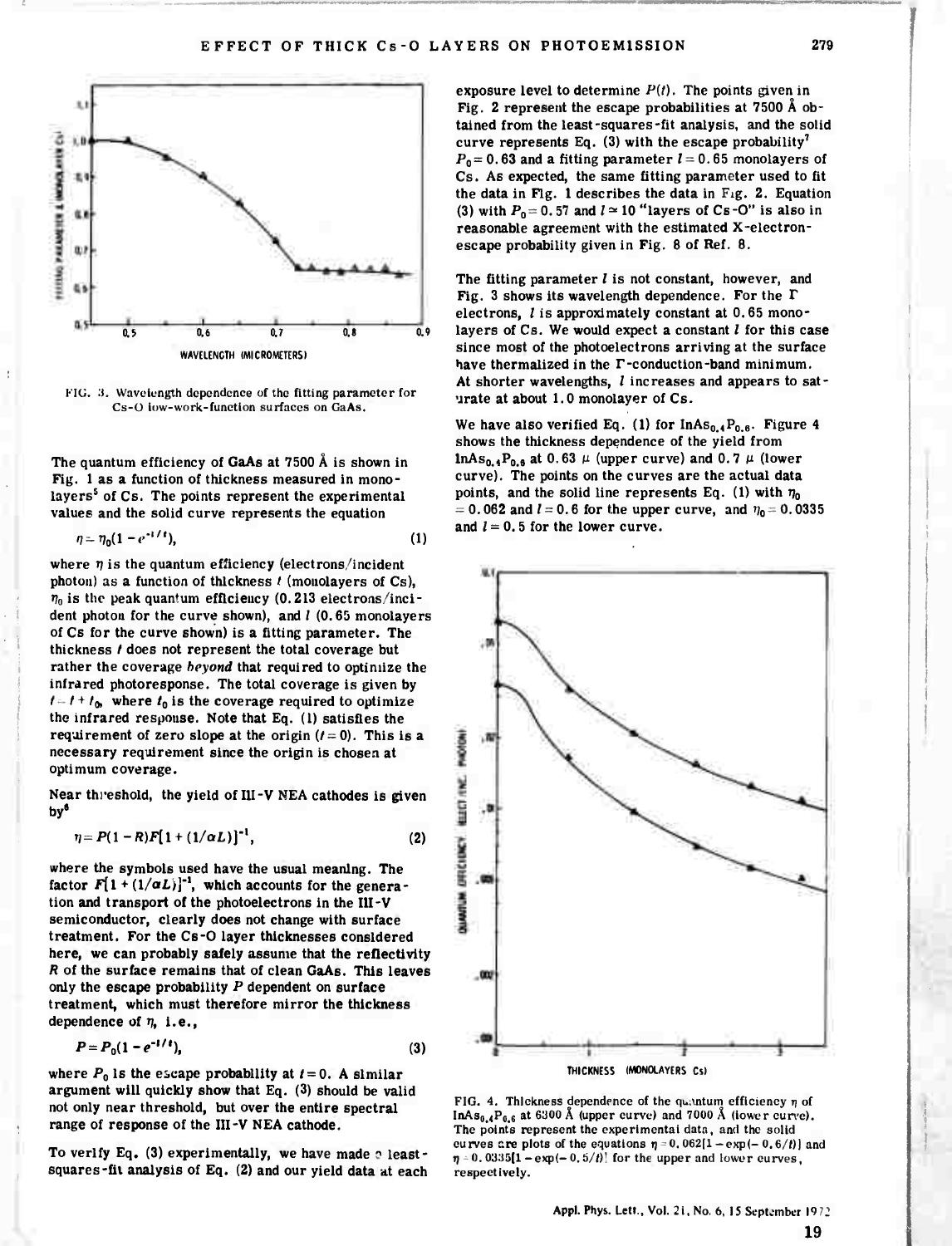If, as in Ref. 3, we assume that the sticking coefficient of Cs on  $InAs_{0.4}P_{0.6}$  and on GaAs does not change significantly with coverage, <sup>9</sup> then the Cs-O low-work-function surface in an infrared-optimized InAs<sub>0.4</sub>P<sub>0.6</sub> cathode is approximately 2.3 monolayers of Ce thicker than that of optimized GaAs. From Eq. (1), with  $l = 0.65$  monolayers we find that an additional 2.3 monolayers of Cs would reduce the infrared photoresponse of GaAs by a factor of about 4. We do not have sufficient data on  $InAs<sub>0.4</sub>P<sub>0.6</sub>$  to allow us to determine its fitting parameter near threshold; however, from Fig. 4 we expect that it will be smaller than 0.65 monolayers. Consequently, alone on the basis of the increased thickness required to optimize the infrared response of  $InAs_{0.4}P_{0.6}$ , we would expect the threshold response of  $InAs_{0.4}P_{0.6}$  to be lower than that of GaAs by a factor of *\>* or more. ' 0

<sup>3</sup>H. Sonnenberg, Appl. Phys. Letters 19, 431 (1971).

<sup>4</sup> The ratio of Cs to  $O<sub>2</sub>$  remains constant.

 ${}^5$ A monolayer of Cs is defined here as the amount of Cs required to optimize the photoresponse at  $6328$  Å with Cs alone. For GaAs, S. Garbe (Solid-State Electron. 12, 893 (1969)] measured  $3 \times 10^{14}$  Cs/cm<sup>2</sup> for optimum Cs coverage, and J.J. Uebbing and L.W. James {J. Appl. Phys. 41, 4505 (1970)]<br>measured 5.6×10<sup>14</sup> Cs/cm<sup>2</sup>. Giving equal weight to these measurements, we determine a mean-optimum Cs coverage of  $4.3 \times 10^{14}$  Cs/cm<sup>2</sup>. This is equivalent (within experimental accuracy) to one monolayer of Cs, since there are  $4.43 \times 10^{14}$ / cm<sup>2</sup> unit cells on the surface.

 $\delta$ L.W. James and J.L. Moll, Phys. Rev. 183, 740 (1969). 'High escape probabilities such as this were achieved with (110) GaAs surfaces. Our best yield carves obtained in this material are comparable to those obtained on  $\langle 111B \rangle$  GaAs by L.W. James, G.A. Antypas, J. Edgecumbe, R. L. Moon, and R. L. Bell, J. Appl. Phys. 42, 4976 (1971). Our yield is slightly better than theirs above 1.65 eV, but slightly lower than theirs bei. w about 1.6 eV. The decreased yield in the infrared is probably due to the low doping of our material  $(1 \times 10^{18} \text{ cm}^{-3}).$ 

<sup>10</sup>Since the thiekness of the low-work-function surface has such a profound effect on photoemission, it is not surprising that a great deal of progress in the processing of infrared cathodes has recently been made.

Appl. Phys. Lett., Vol. 21, No. 6, 15 September 1972

<sup>\*</sup>Research supported by the Advanced Research Projects Ageney of the Department of Defense anu monitored by the Office of Naval Research under Contract No. N00014-70-C-0079. <sup>1</sup>i., W. James and J.J. Lebbing, Appl. Phys. Letters 16, 370  $(1970)$ .

<sup>&</sup>lt;sup>1</sup>R.L. Bell, L.W. James, G.A. Antypas, J. Edgecumbe, and R. L. Moon, Appl. Fays. Letters 19, 513 (1971).

 ${}^{8}$ L.W. James, J.L. Moll, and W.E. Spieer, 1968 Proceedings *of the Symposium on GaAs* (IPPS, London, 1969), p, 230. <sup>9</sup>Since the setting of the Cs channel at the point of equilibrium (Cs loss  $\simeq$  Cs gain) remains essentially constant at all exposure levels, it appears safe to assume that the sticking coefficient of Cs on  $inAs_{0.4}P_{0.6}$  and on GaAs does not change significantly with coverage when the simultaneous-exposure technique of processing is used.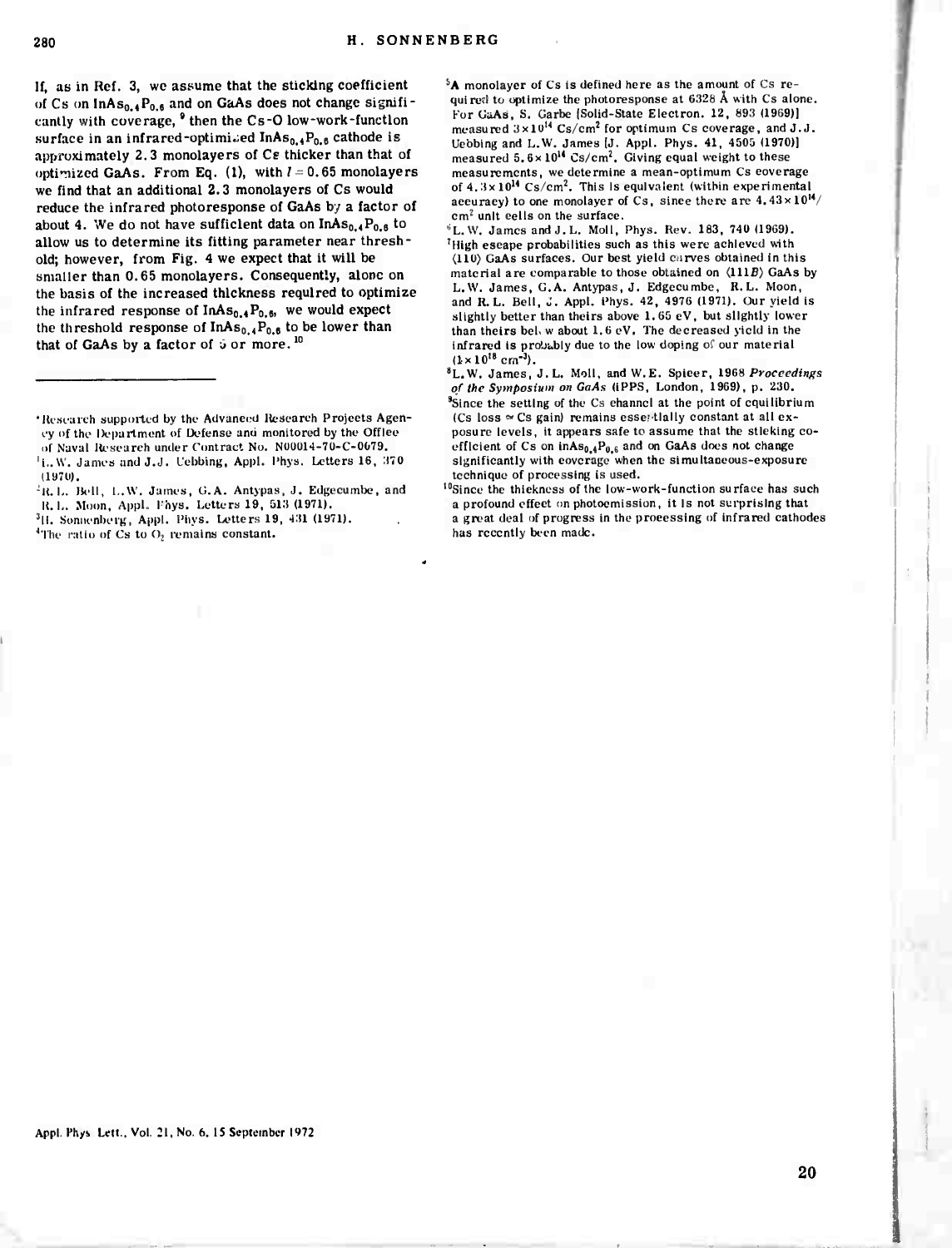#### Section 3

#### HETEROCATHODE

# 3.0 CONCEPT OF THE HETEROCATHODE

The negative-electron-affinity photocathode such as  $GaAs-Cs<sub>2</sub>O$ , owes its high efficiency to the fact that the electron barrier at the surface of the cathode is below the conduction-band minimum of the bulk material. This property is no longer preserved when semiconductor materials with bandgaps less than about 1.1 eV are used, and the efficiency of such cathodes declines very rapidly with Jeereasing bandgaps (as shown for example in Section 2.2). However, the potential 1.5 micron photocathode requires a smaller bandgap material so that efficient optical absorption can occur at this wavelength.

The small-bandgap requirement of the infrared cathode is thus at odds with the negativepotential-barrier requirement. Both requirements may be met however in a cathode which we shall term a heterocathode. This cathode consists of three distinct materials:

- $(1)$  A small-bandgap material.
- (2) <sup>A</sup> large-bandgap material, and
- (3) <sup>A</sup> low-work-function-surface material.

<sup>A</sup> thin layer of the large-bandgap material is grown epitaxially on the small-bandgap material forming a heterojunction, (hence the name heterocathode) and a low-work-function material is deposited on the wide-bandgap material to give a negative electron-affinity.

The heterocathodes which we have attempted to investigate consist of a p-Ge: p-GaAs heterojunction and a Cs<sub>2</sub>O low-work-function surface; and also a p-n Ge: p-GaAs homoheterostructure again with a  $Cs<sub>2</sub>O$  low-work-function surface. The energy level diagrams of thase cathodes are shown In Figure <sup>1</sup> and Figure 2 respectively. In operation, the junctions are biased as shown.

Let us first consider the operation of the p-p Ge-GaAs heterostructure shown in Figure 1. In a reflective cathode, light is incident from the right. Photons with energy  $E g_{Ge} \leq E p \leq E g_{aAs}$ <br>generate electron-hole pairs in the Ge. The photoelectrons diffuse to the interface, and are injected into the p-GaAs conduction band whence they diffuse into vacuum. Photons of energy  $Ep \ge Eg_{GaAs}$  are absorbed in both the GaAs and the Ge materials. Thus the spectral response of this cathode should extend from the ultraviolet through the visible and down to the bandgap of the Ge In the Infrared.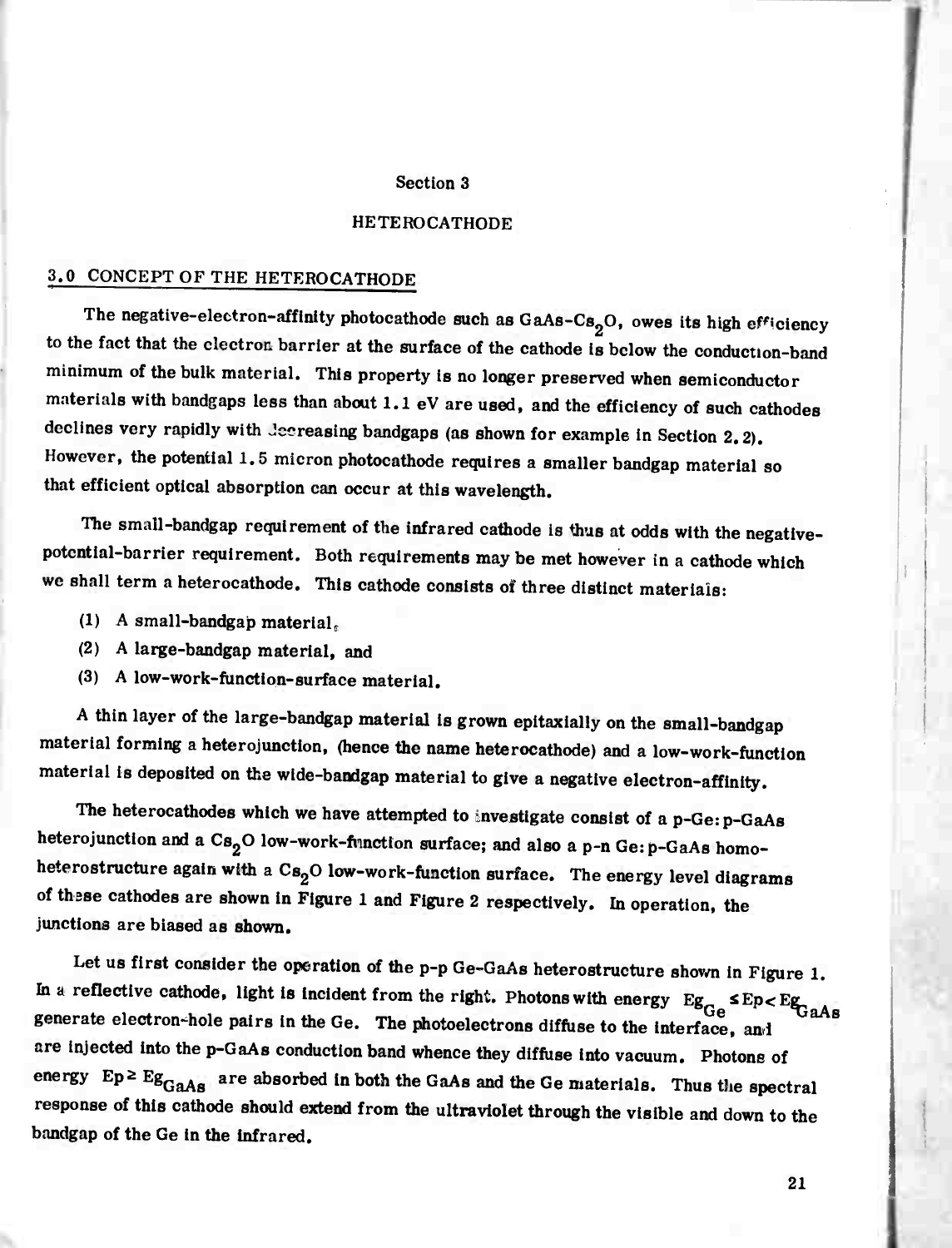

Figure 1. GeiGaAs p-p Heterocathode-Energy-Level Diagram (a) Unbiased, (b) Biased





22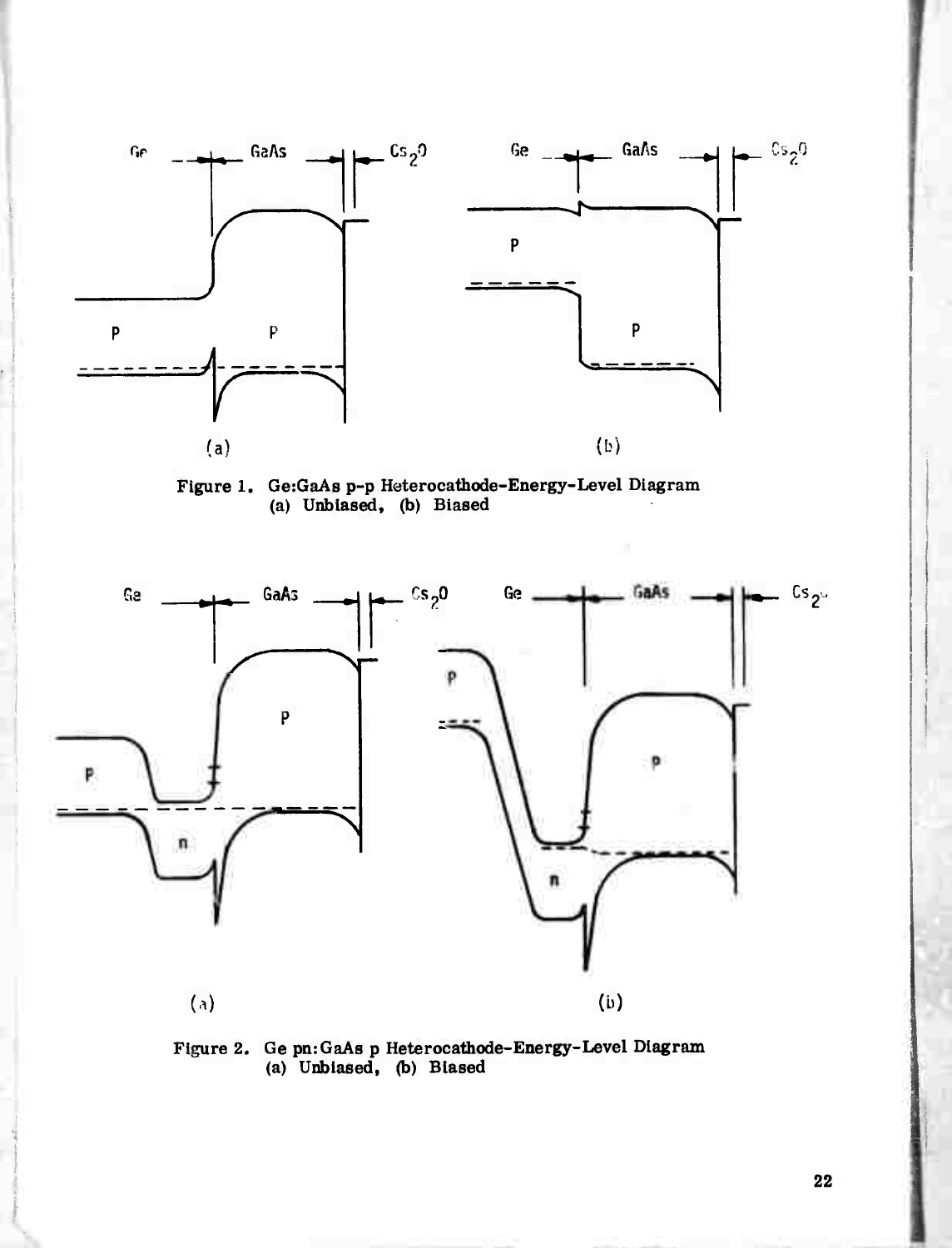#### 3.0 (Continued)

Although we have maintained the desirable features of the negative-electron-affinity cathode in this approach, we have added complications which can have a very strong impact on the efficiency of the device. First, the injection efficiency for photoelectrons generated in the Ge and injected into the GaAs must be high. This is a controversial point, but let it suffice to say that an injection efficiency of about 60% has been measured<sup>(1)</sup> for a Ge-GaAs structure. Second, the injected electrons must diffuse through the GaAs to the surface before recombining. Thus the thickness of the GaAs layer should be less than the diffusion length. Since the diffusion length in the epitaxial layer is likely to be much less than that of bulk material, the thickness of the GaAs layer should probably not exceed about 0.3 micron. Finally, as shown in Figure 1(b) a forward bias is required to inject electrons from the Ge into the GaAs. The minimum amount of forward bias required is approximately equal to the valence band discontinuity, so that the forward hole current may or may not remain at an acceptable level. To avoid destroying the cathode. It may be necessary to pulse the bias, gating the detector on for short intervals.

The problems associated with a large forward hole current may be avoided by interposing a hole barrier between the p-Ge and the p-GaAs. This hole barrier may be n-Ge or n-GaAs or even a third semiconductor such as ZnSe which was proposed by Milnes and Feucht.<sup>(2)</sup> The band diagram of such a cathode with an n-Ge hole barrier is shown in Figure 2. in operation, the device Is biased as shown In Figure 2(b). Most of the voltage drop occurs across the back biased p-n Ge junction, and consequently the hole bar rier is preserved even under high bias conditions.

The n-Ge layer must be made sufficiently thin so that a negligible fraction of the light is absorbed there and so that the photoelectrons generated in the p-Ge can be injected across the n region into the GaAs before recombining in the n-layer. Yet, it must be sufficiently thick to avoid tunneling problems. These considerations dictate that the n-layer should be on the order of 0.1 microns or less.

If these heterocathoaes are to be operated In the transmission mode, the p-Ge material is subject to one further restriction: the thickness of the p-Ge layer must be less than or approximately equal to the electron diffusion-length in Ge. Since the maximum diffusion lengths in Ge are typically two orders of magnitude greater than in GaAs, one can easily envision a self-supporting transmlssion-heterocathode. In this report we confine ourselves to the reflective cathode.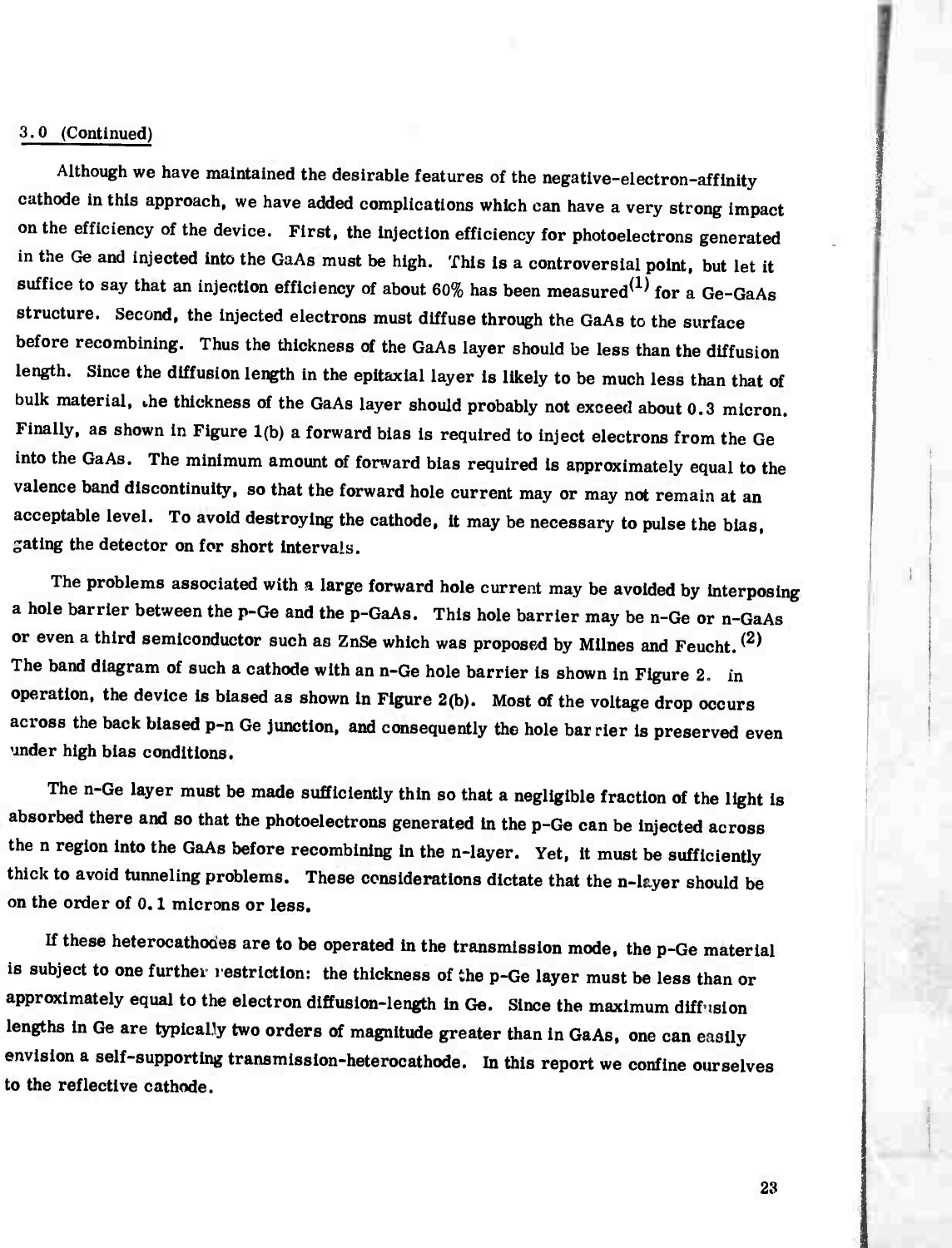#### 3.1 Materials Growth

There are a number of different methods which can be used to grow GaAs on Ge. Our major concern in settling on a technique was that it be capable of high-quality growrth at low temperatures and that the thickness of the grown layer could easily be controlled. Although GaAs had never been grown on Ge by the Gallium-Diethyl-Chloride (GDC) technique, we chose this method of chemical-vapor deposition since growth of GaAs on GaAs by this method had been reported down to  $450^{\circ}$ C.  $^{(3)}$ 

In this technique, GDC, a colorless liquid which can be safely handled in air, is the Ga source. A 5% mixture of AsH<sub>3</sub> in H<sub>2</sub> was used for the As source, and diethyl zinc, <sup>(4)</sup> a pyrophoric liquid, was used for the Zn doping of the GaAs layers. A photograph of the growth apparatus is shown in Figure 3.

<sup>A</sup> vertical rf-heated, flow-type reactor, constructed of quartz. Teflon and stainless steel was used. The temperature of the pyrolytic graphite susceptor was monitored optically with a Raytek Infrared Thermometer, which was calibrated with a standard blackbody. The correct emissivity setting for the overall system was determined by observing the melting points of Ge and Zn under dynamic conditions.

The Ge substrates were largely mechanically polished and subsequently chemically polished for 10 minutes in a  $3-1/2$  HF:100 HNO<sub>3</sub> solution to remove the mechanical damage. One set of 30 polished substrates was purchased from the Semiconductor Processing Company. These substrates were prepared by the Sodium Hypochlorite technique, and were also etched for 10 minutes in  $3-1/2$  HF:100 HNO<sub>3</sub> just prior to growth.

Before growth, the substrates were thermally etched in the system at  $750^{\circ}$ C in H<sub>2</sub> for 5 minutes, whereupon the temperature was lowered to the growth temperature. The AsH<sub>3</sub> flow rate was typically 70 cc/min, and the  $H_2$ -GDC flow rate was approximately 420 cc/min. The diethyl zinc flow rates were approximately 11 cc/min for the sweep flow and about <sup>1</sup> cc/min for the bleed flow. The bleed flow rate quoted here could be in substantial error since it was very difficult to accurately calibrate the micrometer valve and the settings were not entirely reproducible for such a small flow rate.

The GaAs epitaxial layers were evaluated with the help of the apparatus shown in Figure 4. This setup includes the following measurement capabilities:

- (1) Photoluminescence
- (2) Copeland analyzer<sup> $(5)$ </sup>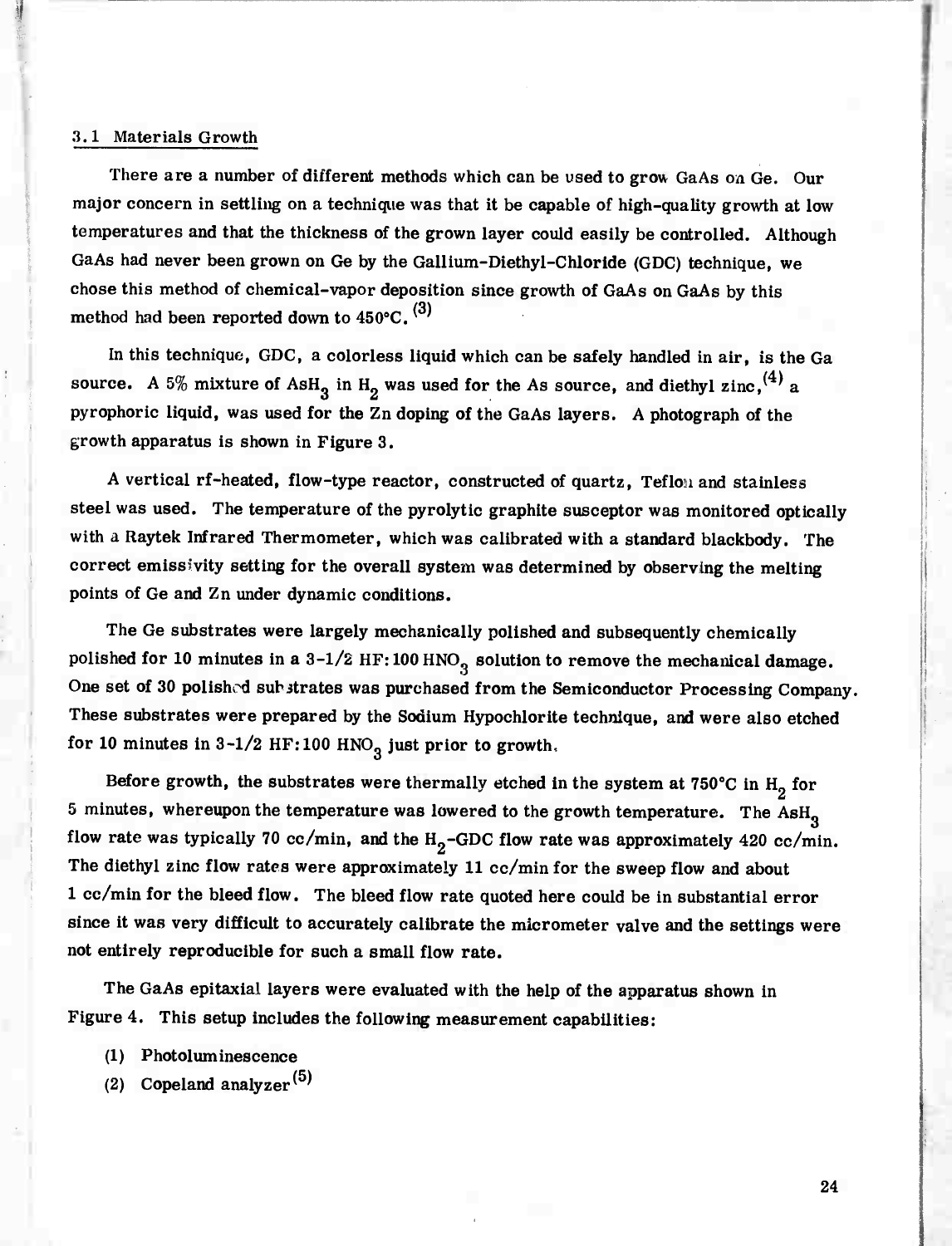

Figure 3. Photograph of Chemical Vapor Deposition Apparatus for the Growth of GaAs on Ge by the GDC technique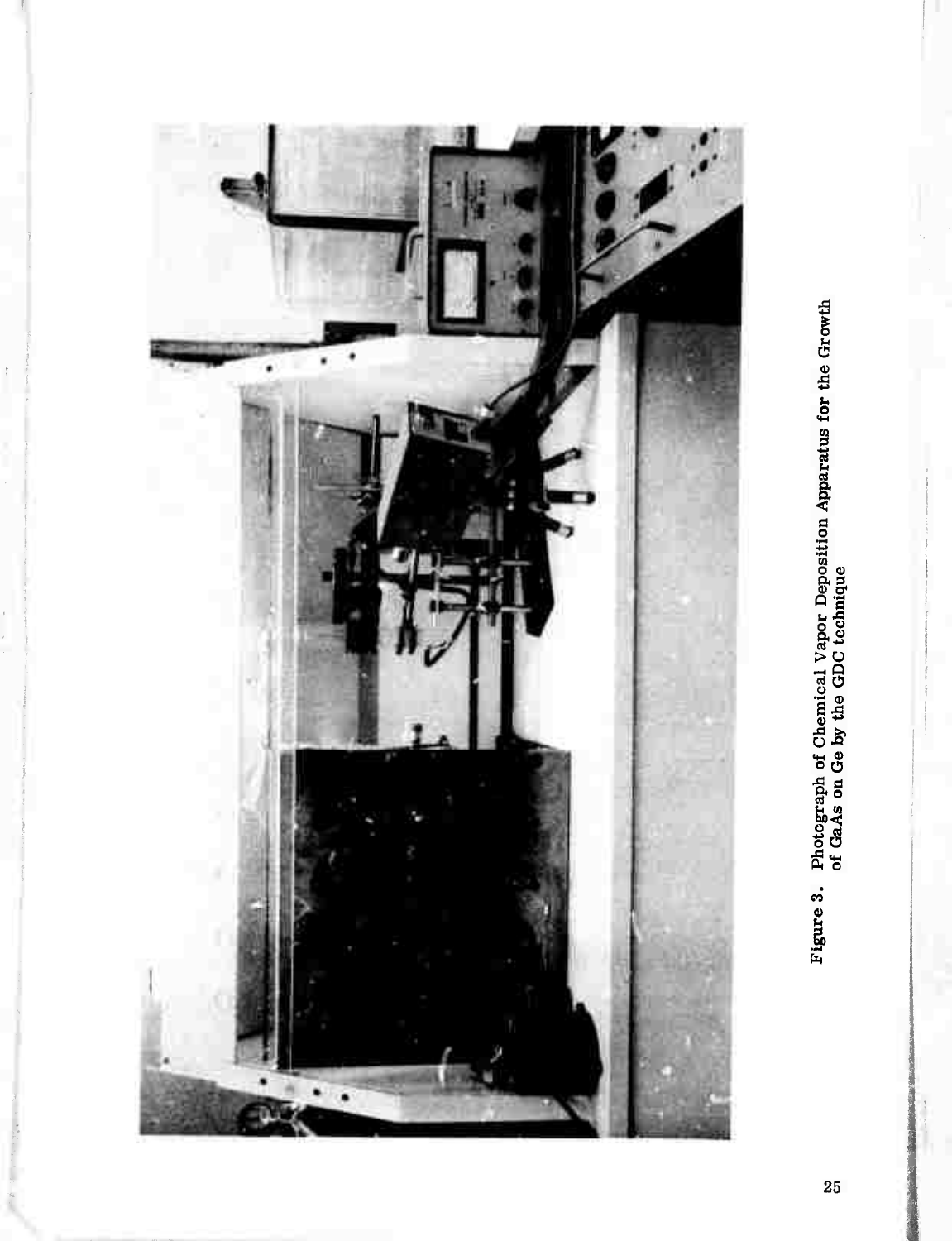

Figure 4. Measurement Apparatus Used to Characterize Grown Surfaces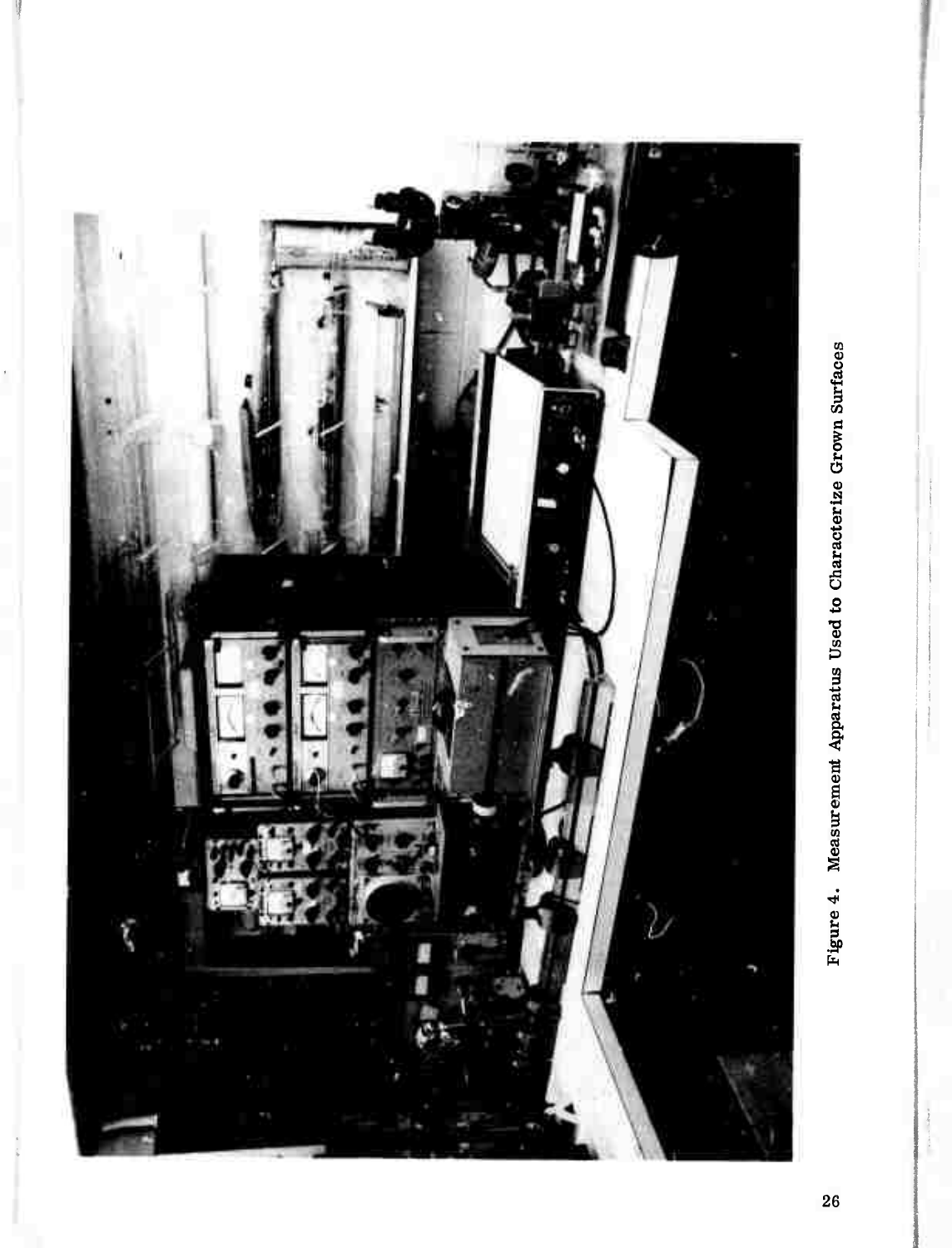#### 3.1 (Continued)

- (3) Thermal prob^
- (4) I-V characteristics.

The photoemission-measurement setup is shown in Figure 5.

Mirror smooth growth was obtained on either  $\langle 111 \rangle$  or  $\langle 100 \rangle$  Ge substrates misoriented by  $5^\circ$  at temperatures as low as  $575^\circ$ C. A photograph of a wire mesh reflected by a GaAs epitaxial layer grown on a  $\langle 100 \rangle$  Ge substrate at 575°C is shown in Figure 6. The photographs shown in Figure <sup>7</sup> were taken at 100X magnification and give an even better indication of the quality of the surface achievable by this growth technique. Figure 7(a) shows the morphology of a GaAs surface grown at  $575^{\circ}$ C on a  $\langle 111 \rangle$  Ge substrate. Except for the scratches due to the Ge substrate which are shown here so that the microscope could be focused, the surface shown in (a) is absolutely structureless. The pattern of streaks, running from northwest to southeast, is due to the microscope optics, as may be confirmed by comparing photographs (a), (c) and (d). For comparison. Figure 7(b) shows the growth obtained at 575°C on a  $\langle 311 \rangle$  surface with no misorientation.

Figure 7(c) shows the growth obtained at 550°C on a  $\langle 100 \rangle$  Ge substrate. Structure in the growth is beginning to appear at this temperature. At high temperature, the surface also begins to roughen. The photograph in Figure 7(d) shows the growth obtained at  $675^{\circ}\text{C}$  on a (111) Ge substrate.

The growth of GaAs by the GDC technique is a diffusion-controlled process. The growth rate is dependent on the total gas-flow, and it is independent of the substrate orientation. Furthermore, the growth rate, except at the temperature extremes, is essentially independent of temperature as shown in Figure 8. Diffusion controlled processes are generally encountered where flow conditions are unfavorable or where surface kinetics is rapid. We believe the latter to be the case in our growth.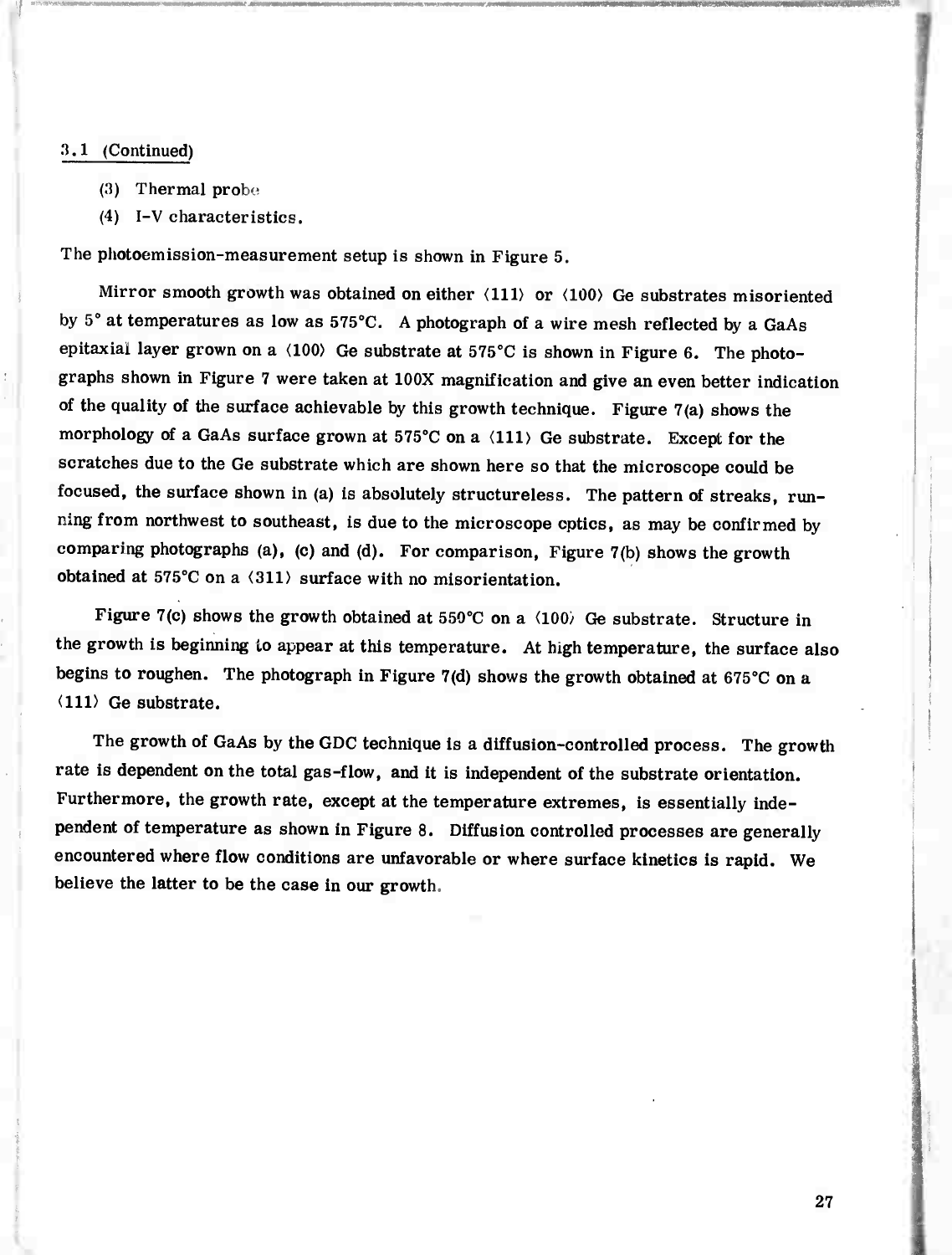

Figure 5. Automated-Photoemission-Measurement Setup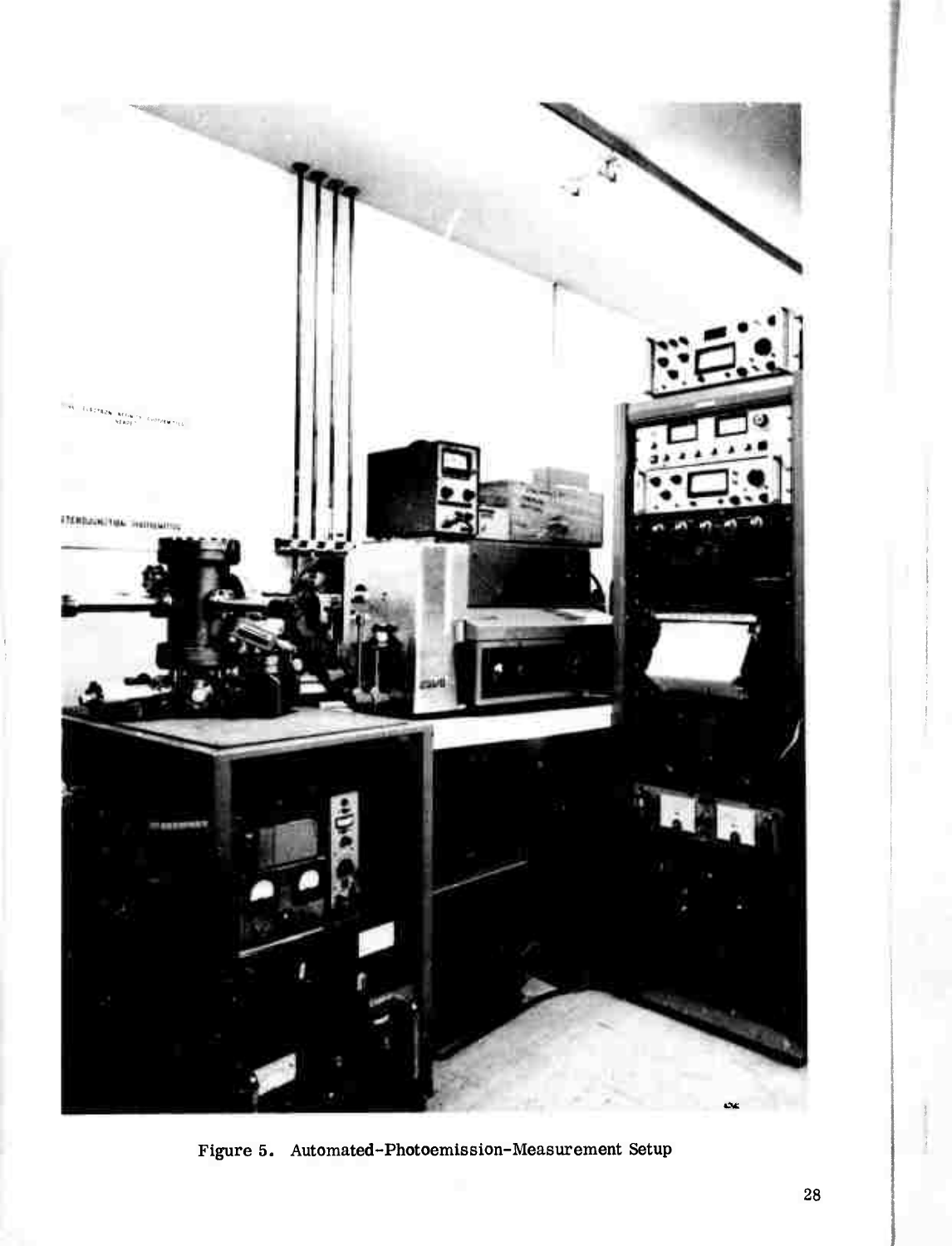

Figure 6. Photograph of a Wire Mesh Mirrored in a p-GaAs Epitaxial Layer Grown at  $575^{\circ}$ C on a  $\langle 100 \rangle / 5^{\circ}$  Ge Substrate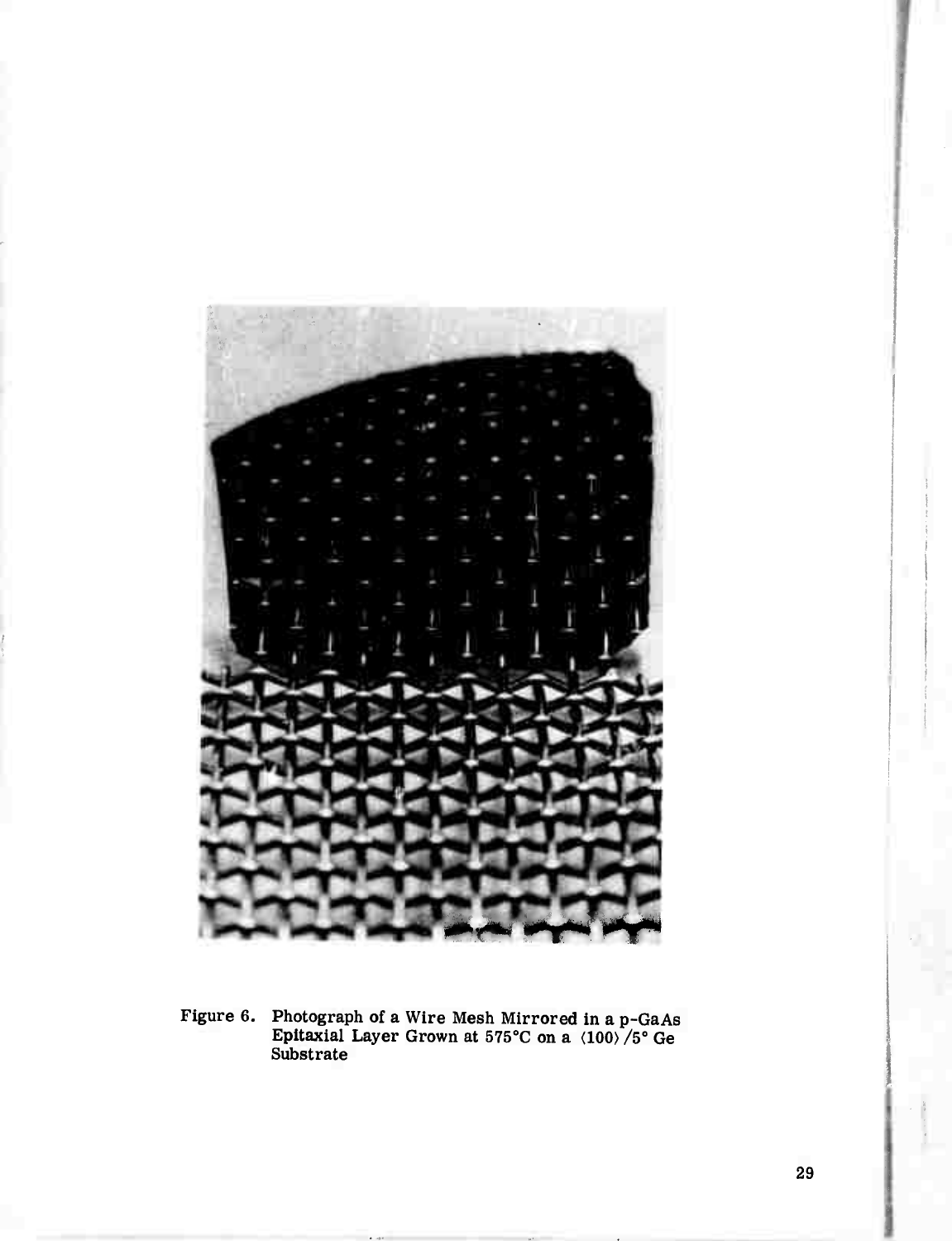

 $\qquad \qquad \textbf{(c)}\qquad \qquad \textbf{(d)}$ 

Figure 7. Morphology of GaAs Epitaxial Growth on Ge, Shown at 100X Magnification and Grown on: (a)  $\langle 111 \rangle / 5^{\circ}$  substrate at 575°C, (b)  $\langle 311 \rangle$  substrate at 575°C, (c)  $\langle 100 \rangle / 5^\circ$  substrate at 550°C, (d)  $\langle 111 \rangle / 5^\circ$  substrate at 675°C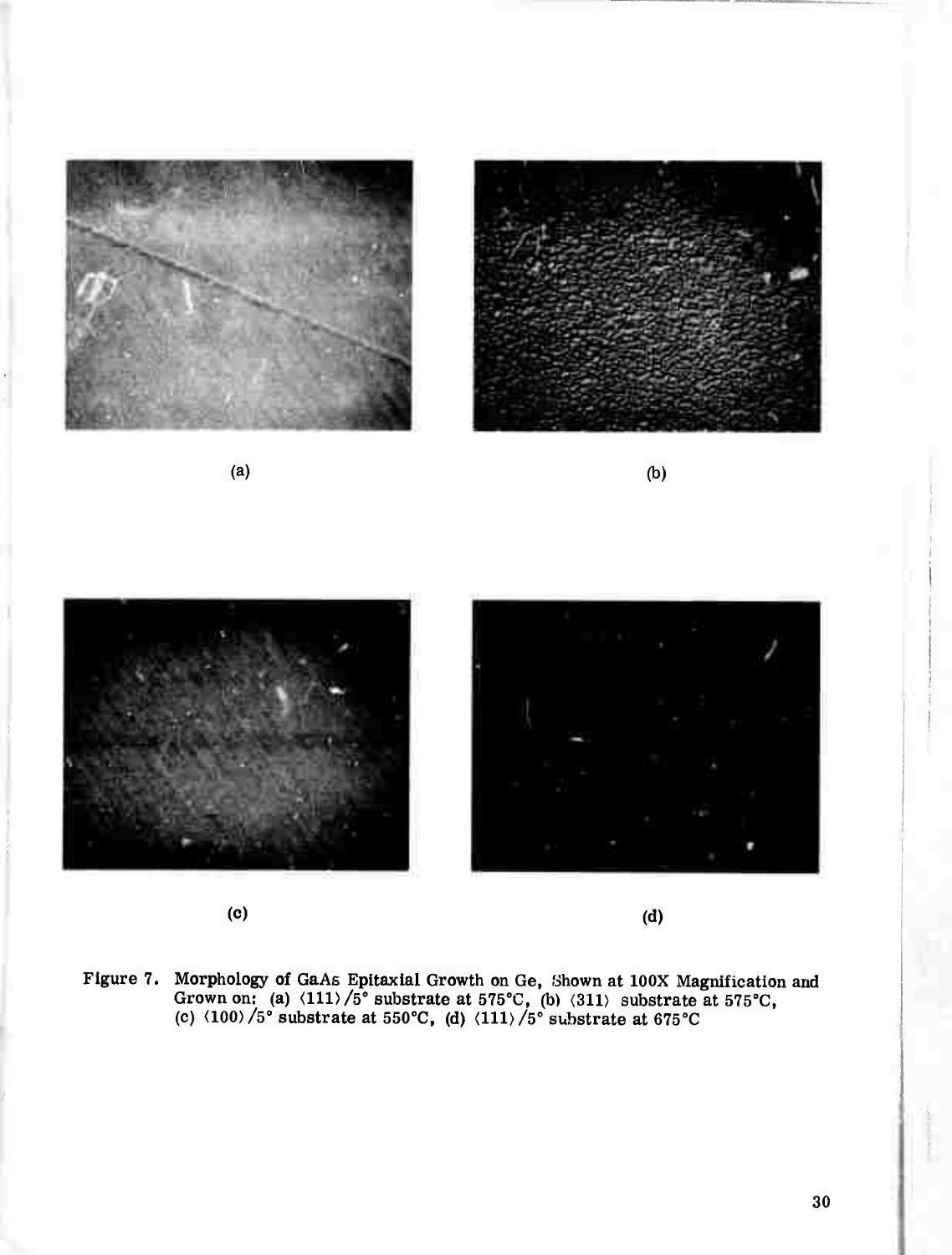

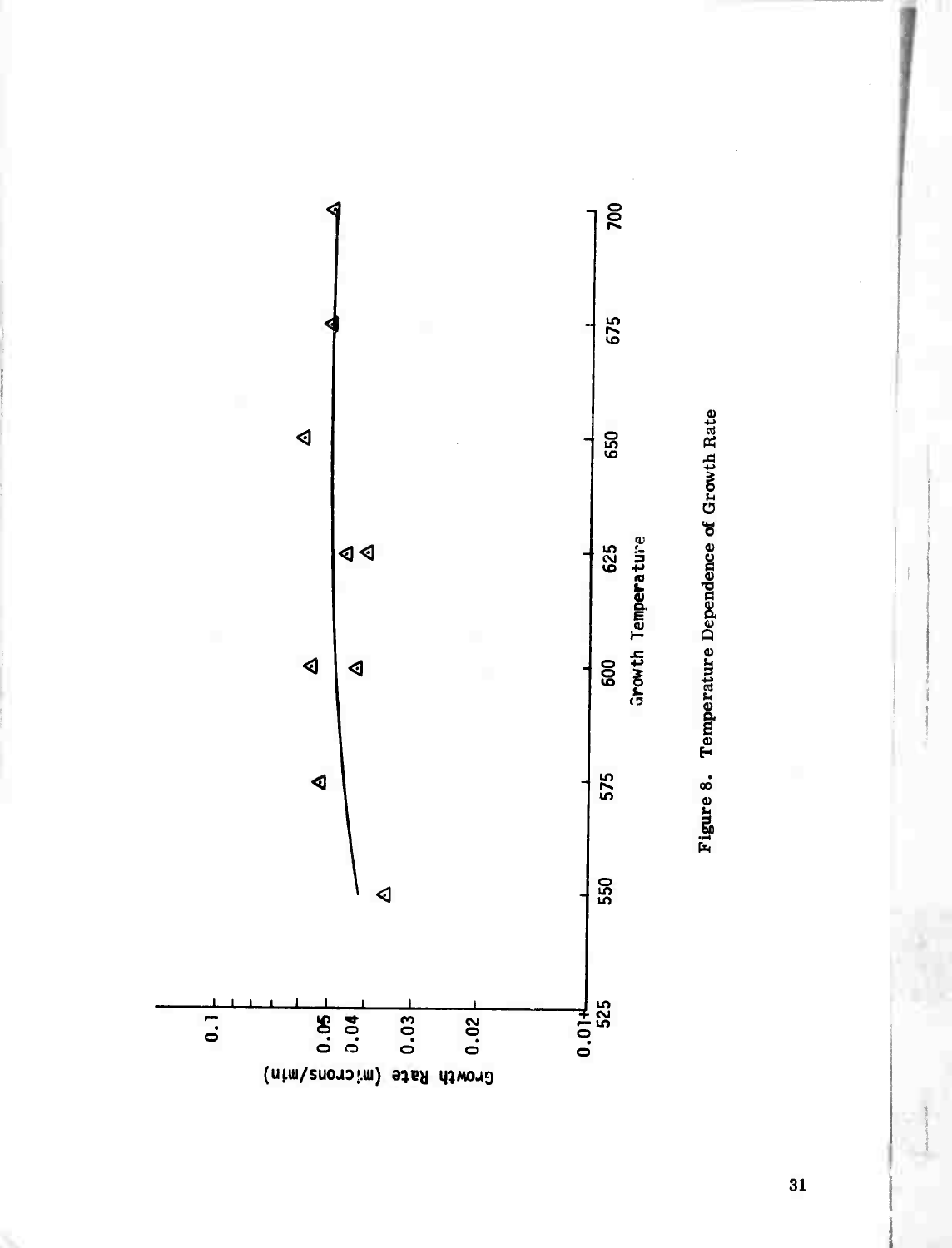#### *3.2* Heterojunction Devices

When GaAs is grown on Ge, As diffuses into the Ge substrate, generally converting the surface of a p-substrate to n-type Ge. If an n-type diffusion is being made into p-type material of concentration p, then a junction will occur where  $n = p$ . A solution of the diffusion equation for this case gives $^{(6)}$ 

$$
n_o \left[ 1 - erf \left( \frac{d}{2 \sqrt{Dt}} \right) \right] = p \tag{1}
$$
  

$$
D = D_o e^{-\Delta E / kT} \tag{2}
$$

\_3 where  $n_0$  cm  $\degree$  is the As surface concentration, d cm is the depth of the junction, t sec is the length of time of the diffusion, and  $D \text{ cm}^2/\text{sec}$  is the diffusion constant as given by equation (2) with  $\Delta E$  kcal/mole the activation energy of As.

A summary of experimentally determined diffusion constants for As in Ge is given by Seeger et al.  $(7)$  Using these data and equation (2) we calculate a diffusion constant  $D \approx 1.1 \times 10^{-14}$  cm<sup>2</sup>/sec at 575°C. This is in good agreement with the results of Isawa<sup>(8)</sup> who measured the diffusion of As into Ge during the epitaxial growth of GaAs. Using equation (2), we calculate from Isawa's data that  $D = 1.7 \times 10^{-14} \text{ cm}^2/\text{sec}.$ 

From Isawa $^{(8)}$  and from Schulze $^{(9)}$  we determine that the As surface concentration is approximately 1 x 10<sup>19</sup>. This is confirmed by our own measurements on 6 x 10<sup>18</sup> cm<sup>-3</sup> and 2 x 10<sup>19</sup> cm<sup>-3</sup> Ge substrates. The 6 x 10<sup>18</sup> cm<sup>-3</sup> Ge substrate surfaces convert to n-type during growth, whereas the 2 x  $10^{19}$  cm<sup>-3</sup> substrates do not. Thus, in order to make a p-p Ge-GaAs heterojunction when GaAs is grown on Ge, it is necessary to use very heavily doped p-Ge substrates with  $p > 1 \times 10^{19}$  cm<sup>-3</sup>. To fabricate the p-n Ge: p-GaAs structure shown in Figure 2, Ge substrates with  $p < 1 \times 10^{19}$  cm<sup>-3</sup> must be used. No separate diffusion is required. The width of the n-region can be calculated from equation (1) and depends on the temperature at which the growth is made, and on the doping of the substrate. For example, for a 0.5-micron-thick growth at 575°C we get an n-layer thickness of 600Å and 1400Å for  $10^{18}$  cm<sup>-3</sup> and  $10^{15}$  cm<sup>-3</sup> substrate material respectively. Thus, the growth technique we have choosen is capable of satisfying the requirements of the heterocathode as outlined in Section 3.0.

We have found that the back surface of the Ge substrate also becomes n-type during growth. This n-layer was removed by etching in  $H_2O_2$  under intense ultraviolet illumination. This is a selective etch for Ge. The function of the ultraviolet radiation is to increase the etch rate.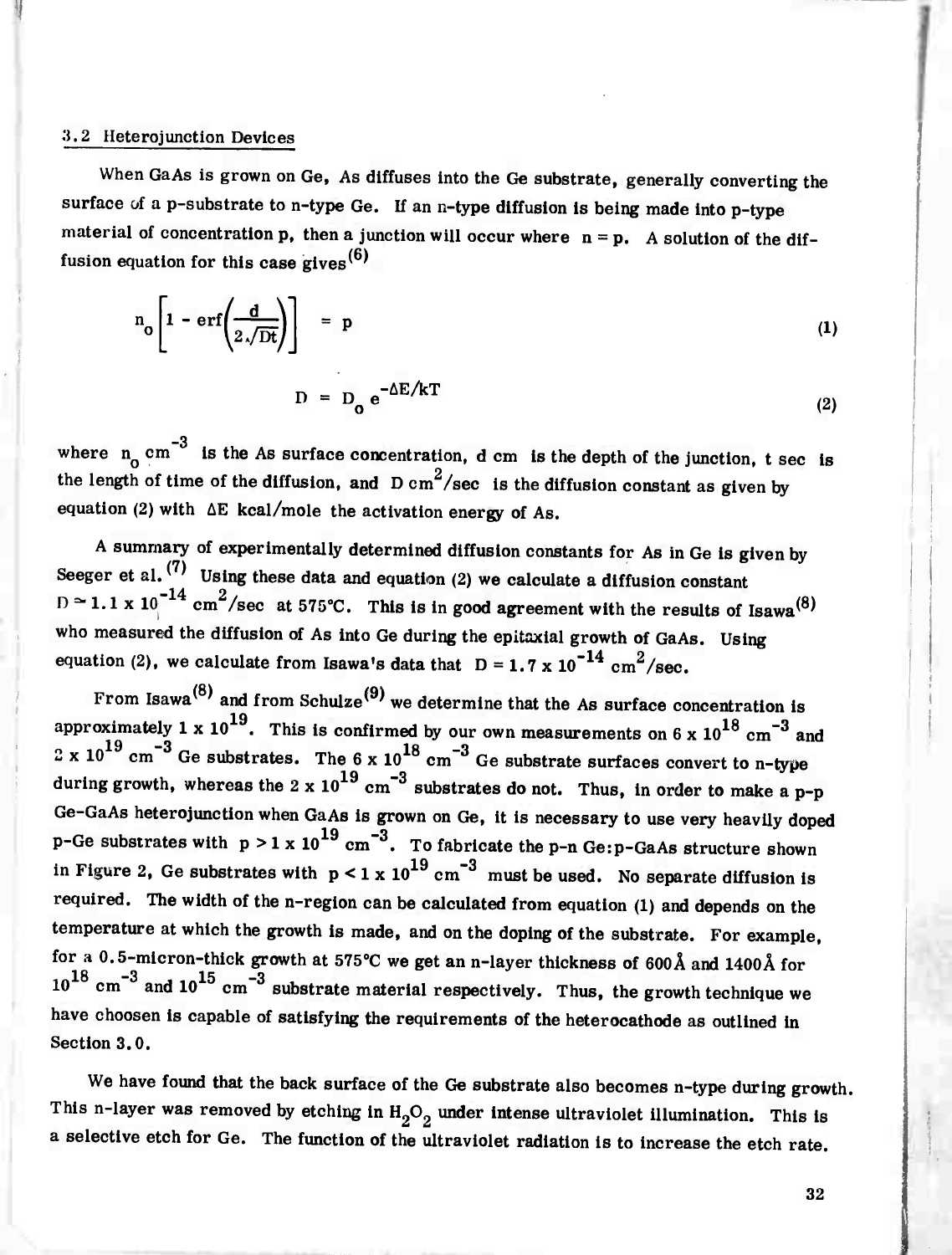#### 3.2 (Continued)

Ohmic contact to the Ge was made by the standard electroless-nickel-plating technique. The GaAs during this operation was protected by a film of AZ 135 OH Photoresist which was spun on at 3000 rpm.

After the Ni plating, the protective film was removed with acetone. Ohmic contact to the GaAs was made with a  $2-4\%$  Mn-Ag alloy<sup>(10)</sup> evaporated in the vacuum system shown in Figure 9. Figure 10 is a photograph of a Ge-GaAs heterocathode slice showing the evaporated contact pattern on the GaAs surface. The slice is then diced into individual devices, one of which is shown in the photograph of Figure 11.

Rectification was observed in both directions for the p-n Ge-p GaAs heterocathode. This is expected since either the homojunction is backbiased or the heterojunction is backbiased, depending upon the polarity of the bias. For operation the p-n junction is backbiased as shown in Figure 2. Ten volts of back bias could repeatedly be supported by our devices made with 7 to 10 x  $10^{14}$  cm<sup>-3</sup> Ge. Thus the energy of photoelectrons generated in the p-Ge *is* well above that of the GaAs-conduction-band minimum.

We have also made photoemission measurements on these cathodes. At zero bias, the GaAs response was obtained, as would be expected. However, for any other bias condition, noise totally overpowered the signal, and it was not possible to make photoemission measurements. The noise may be due to contact problems, however, there was insufficient time to investigate this further. Consequently we could not measure the photoemission properties of this cathode beyond 0.9 micron.

It is the author's opinion, however, that photoemission out to 1.5 microns can be achieved by this technique. The growth and processing procedures outlined in this section appear well suited to the fabrication of a GerGaAs heterocathode. Since the electron injection efficiency from the Ge Into the GaAs could not be measured, it is difficult to say what the efficiency at about 1.5 microns would be. One can make theoretical estimates, but the quantitative aspects of heterojunction calculations are in general not very precise, and the true evaluation of this concept must await further experimental investigation.

In future work, the noise problem should be investigated; the thickness of the n-Ge layer should be accurately measured; the heterojunction properties should be investigated, including factors affecting the injection efficiency; and extensive photoemlsslon measurements should be made for different bias conditions.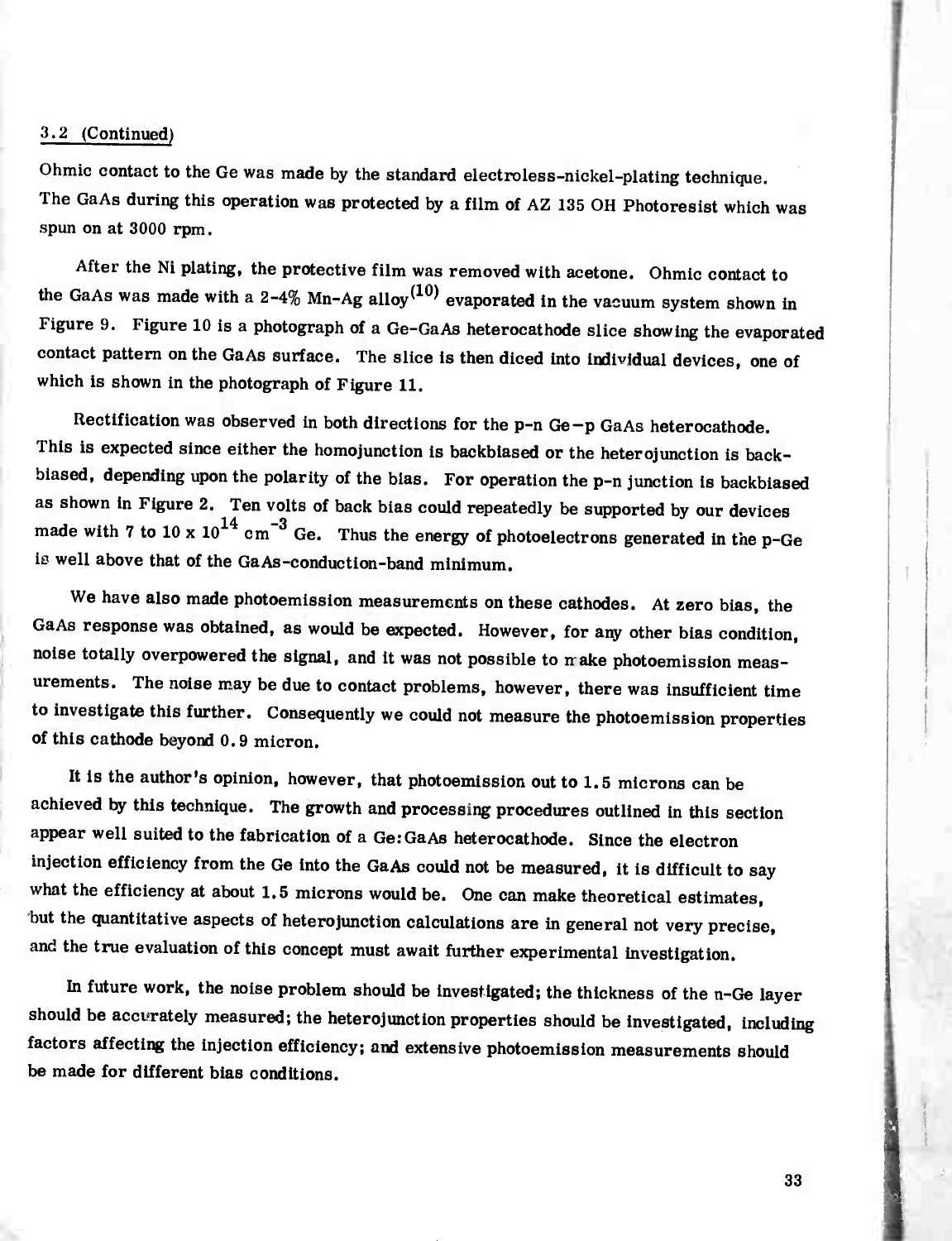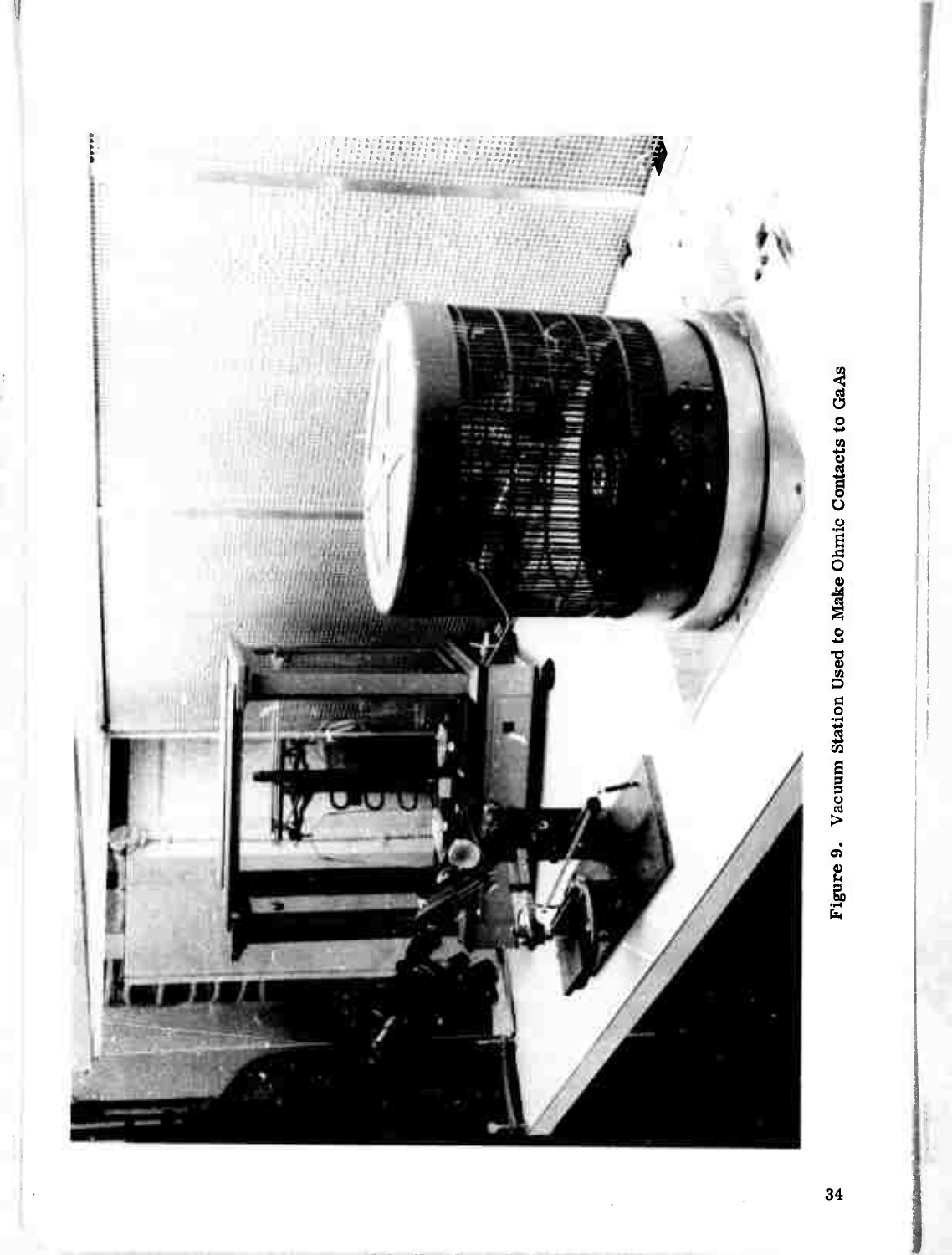





Figure 11. Photograph of One Device The scale at the bottom of the picture is in millimeters.

**I**